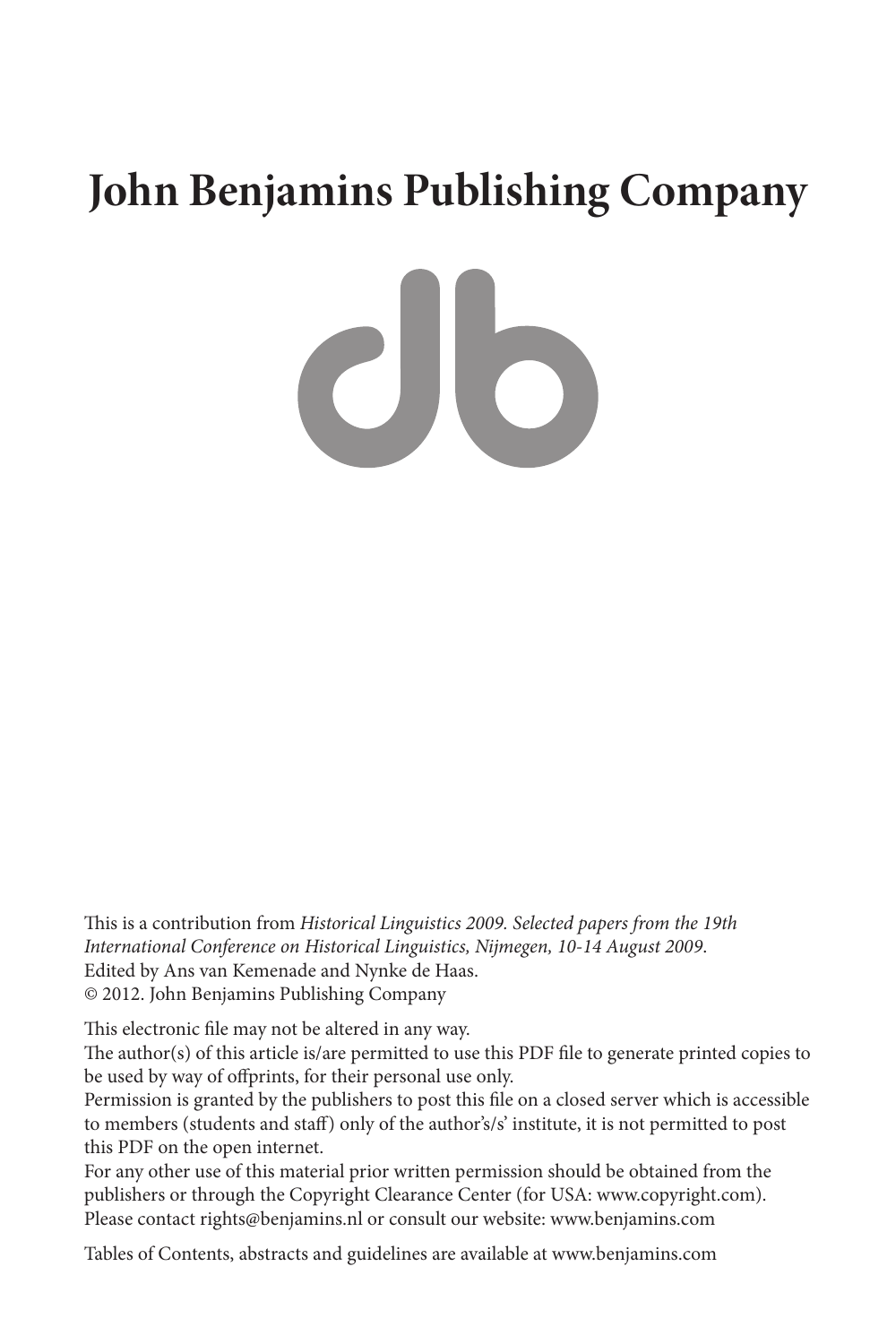# **Changes in the use of the Frisian quantifiers**  *ea/oait* **"ever" between 1250 and 1800**

Eric Hoekstra, Bouke Slofstra & Arjen Versloot\*

This article presents an overview of the changes that took place in the syntactic use of the quantifiers *ea* and *oait* "ever" between 1250 and 1800 on the basis of the Frisian Language Corpus. Occurrences of Frisian *ea* and *oait* "ever" were classified and counted depending on the type of syntactic construction in which they were found. The constructions which were distinguished tend to correlate with the interpretation which the quantifier receives. This classification was performed for three main periods of the language: 1250–1550; 1550–1700; 1700–1800. It turns out that these periods saw some significant changes in the use of these quantifiers. Special attention is given to the peculiar behaviour of *ea* "ever" in relative clauses. It turns out that it displays properties both of free choice items and of negative polarity items. Furthermore, Frisian turns out to have been affected by language contact with Dutch at quite an early date, around 1700, when it borrowed *oait* to replace native *ea*. This change is analyzed as a case of reinforcement in the sense of Hopper & Traugott (2006). Our overall analysis supports a construction-specific analysis of changes in the use of quantifiers.

# **1. Introduction**

# **1.1**  Outline

This article investigates some of the changes that took place in the history of Frisian between 1250 and 1800 in the use of the quantifiers *ea* and *oait*, which both translate roughly as "ever." Both these quantifiers have a negative counterpart with which they form a paradigm. *Ea* "ever" pairs up with *nea* "never," and *oait* "ever" pairs up with *noait* "never." The research presented here focuses on the investigation of the positive

<sup>\*</sup> Our research was sponsored by the Frisian Academy, an institute belonging to the Royal Netherlands Academy of Arts & Sciences. For comments and discussion, we thank the audience present at the International Conference on Historical Linguistics 19, Nijmegen, 2009, and the audience present at the Taalkunde-in-Nederland Dag 2009, Utrecht. Special thanks are due to Ton van der Wouden for extensive comments on the paper, and to the reviewers of the paper.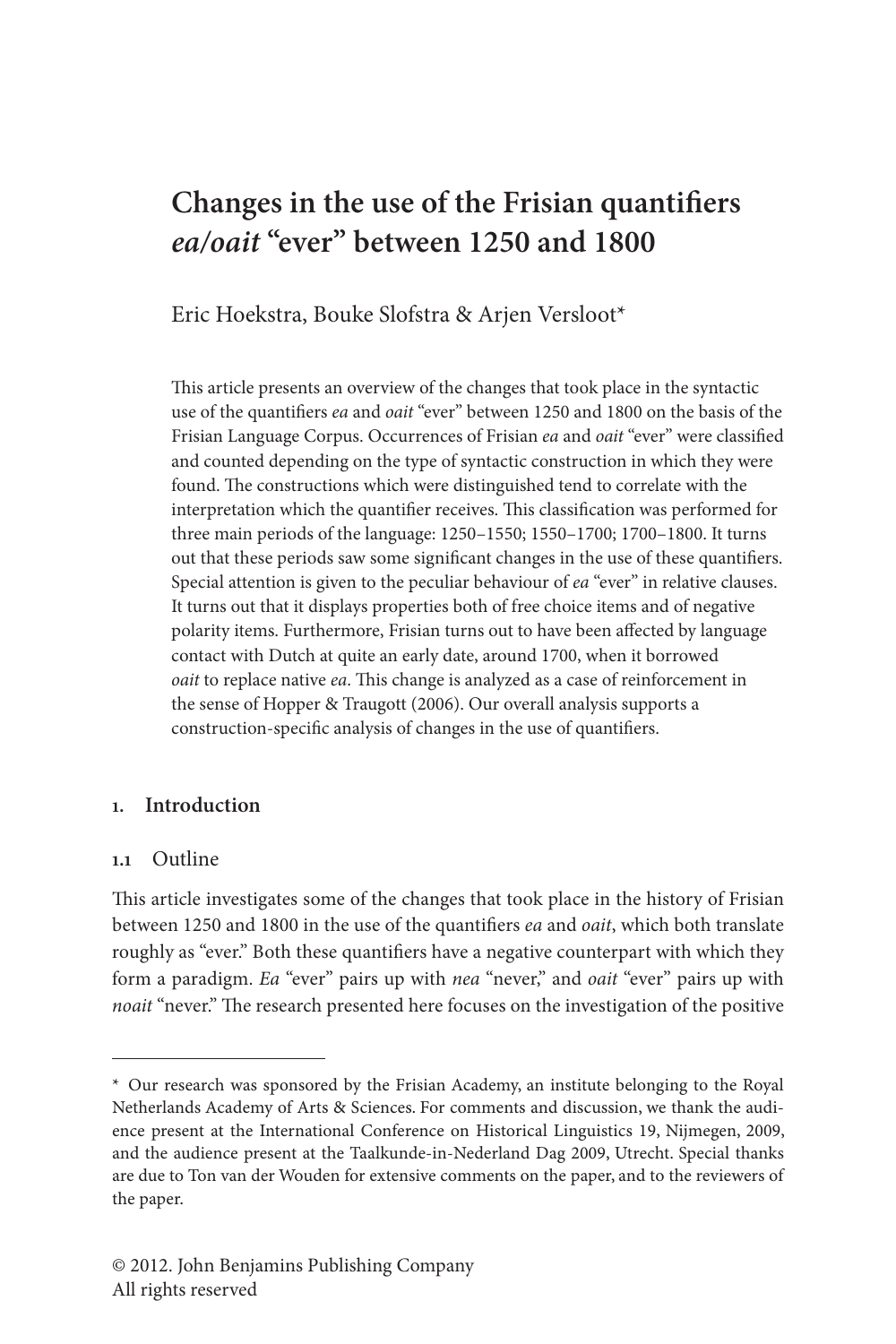members of these pairs, as also tends to be the case in the literature (cf. [Zaalberg 1977;](#page-19-0) [Leuschner 1996](#page-18-0); [Hoeksema 1998](#page-18-1), and the references cited there). The main aim of this article is to present an overall description of the changes affecting *ea* and *oait* by classifying the constructions in which they are found. This approach also helps us to gain more knowledge of the semantics of these items, for the meaning of quantifiers may correlate with the construction in which they occur.<sup>1</sup> For example, the English quantifier *ever* means "at least once" in the sentence *Have you ever been in London?*, whereas it means "always" in the collocation *for ever*. Similar observations apply to *ea* and *oait*.

Classifying the constructions in which they were found made it clear that *ea* and *oait* function as negative polarity items. It also brought to light a peculiar fact about (mainly) *ea*. It could occur in relative clauses with a definite antecedent, giving the construction as a whole an emphatic flavour. Relative clauses with definite antecedents are not a construction type in which negative polarity items normally occur. Hence we saw fit to devote some extra attention to this construction.

Another type of change involves the replacement of *ea* by *oait* around 1700 under the influence of Dutch. At that time, the Frisian lexicon was quite stable, and the question arises why the pair *ea* and *nea* should be replaced by *oait* and *noait*. It is argued that the theory of grammaticalisation may provide an answer to that question.

#### **1.2** Data

Runes apart, the written history of Frisian begins around 1250. The period of 1250–1550 is traditionally referred to as Old Frisian, Early Modern Frisian is from 1550–1800, and Modern Frisian is from 1800 until the present time.<sup>2</sup> The quantifier *ea* went out of use around 1700, when it was replaced by *oait*. Our data come from the Language Corpus Frisian, a corpus of which a beta version is available on the Internet.3 Old Frisian is available in the form of raw text, Early Modern Frisian is available in the form of tagged and lemmatized text; the search function is able to find all spelling variants for a given word. The corpus Old Frisian contains about half a million tokens, as does the corpus Early Modern Frisian. The written data available allow us to investigate the main changes in the use of quantifiers. Even so, the numbers of occurrences are usually so small that chi-square tests may become

**<sup>1.</sup>**  On the effect of syntactic context on semantic interpretation, see [Postma \(1995\)](#page-18-2)[, Weerman &](#page-19-1)  [Vermeul \(2002\)](#page-19-1).

**<sup>2.</sup>**  For a critical discussion of the periodisation of Frisian, see [De Haan \(2001\),](#page-18-3) [Versloot](#page-19-2)  [\(2004\).](#page-19-2)

**<sup>3.</sup>**  The address is: http://www.fryske-akademy.nl/tdb/.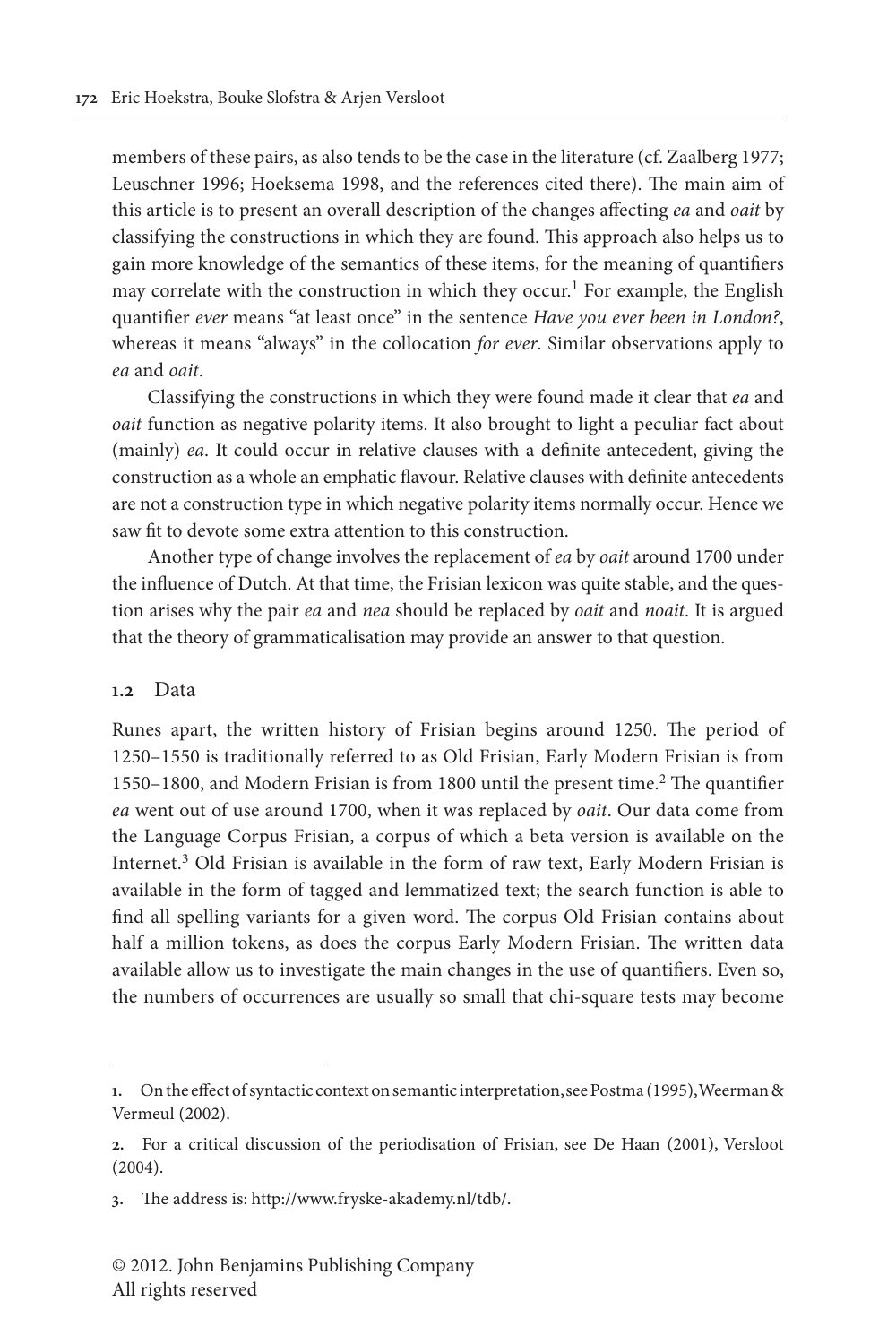unreliable. The Fisher Exact test has been used to compute significance, because it is more reliable than the ordinary chi-square test when dealing with small or unbalanced sample sizes.<sup>4</sup>

# **1.3**  Background information

*Ea* and *oait* and its equivalents in other languages are often referred to as negative polarity items or free choice items, depending on the properties of the items in question and on the definition which is adhered to.<sup>5</sup> There is terminological dispute among semanticists about the definition of these two terms (cf. [Giannakidou 2001](#page-18-4) and the references given there), which need not concern us here. Negative polarity items tend to occur in negative sentences, as in (1) below:

- (1) a. Nobody saw anything
	- b. \*I saw anything

These examples are straightforward, but negative polarity items also occur in sentence types which cannot directly be characterized as negative, such as clauses in the scope of a comparative, as in (2a) below:

- (2) a. He ran faster than anybody had thought possible
	- b. Nobody had thought it possible that he ran so fast

The negative character of such clauses, however, can be brought out by the paraphrase in (2b). The formal definition of 'negative' is a subject of ongoing debate among semanticists (cf. Van der [Wouden 1994;](#page-19-3) [Giannikidou 2002](#page-18-5)). They attempt to find a definition such that it exhaustively covers the constructions in which negative polarity items are found. This set of constructions may vary from one language to the next and from one lexical item to the other.

Free choice items have the property that they can occur in certain non-negative contexts, such as the word "any" in the following example:

- (3) a. Pick any card you want
	- b. Anything he does he does well

**<sup>4.</sup>**  The Fisher Exact test can be found at the following address: http://www.langsrud.com/ fisher.htm.

**<sup>5.</sup>**  Negative polarity items and/or free choice items were studied in [Fauconnier \(1975\)](#page-18-6), [Hoek](#page-18-7)[sema \(1983\),](#page-18-7) [Ladusaw \(1979\),](#page-18-8) [Van der Wouden \(1994\)](#page-19-3), [Zwarts \(1981](#page-19-4), [1995](#page-19-5)), among others.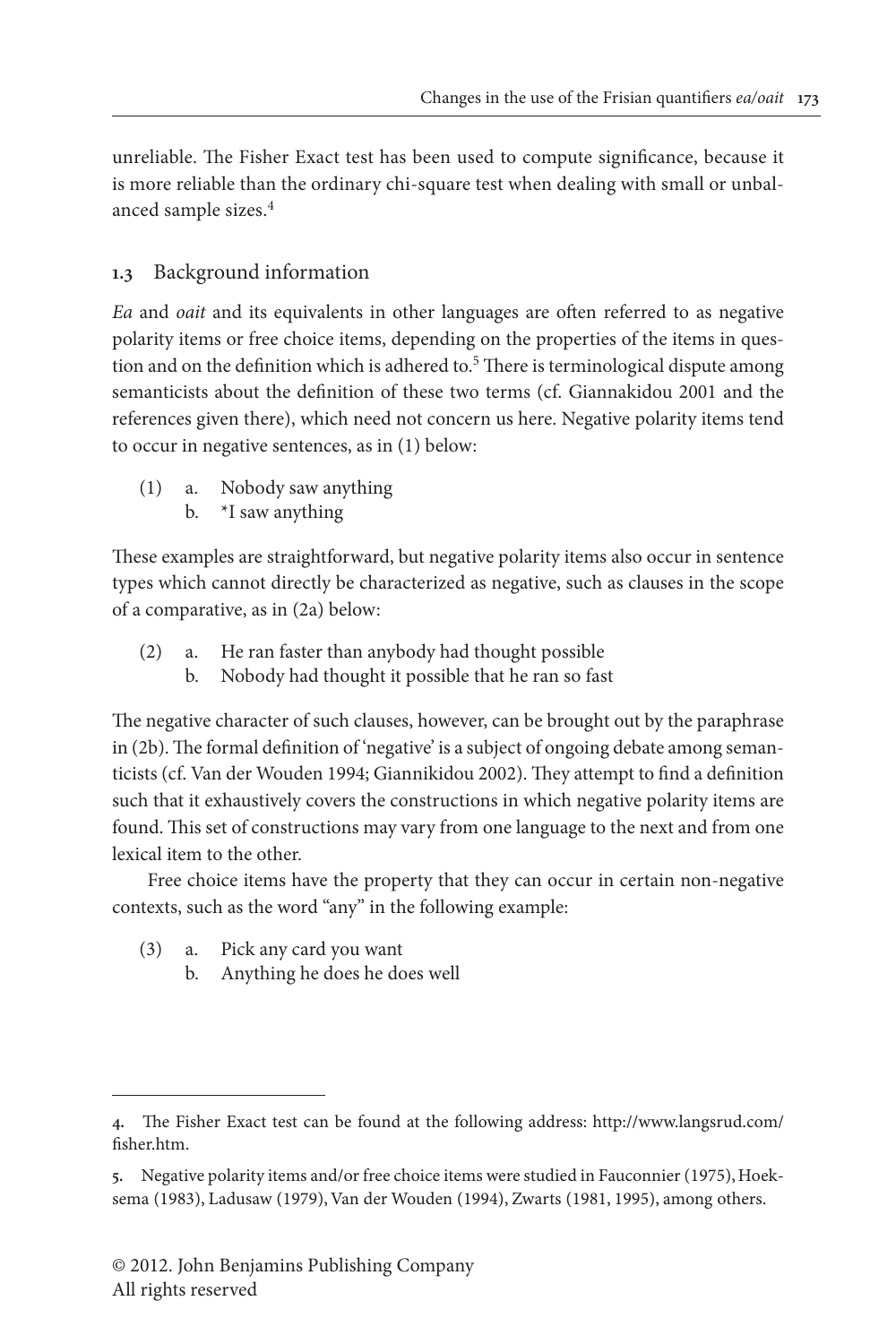(3b) illustrates that the free choice item can be very close in meaning to a universal quantifier such as *every*. 6 Sometimes, the same lexical item can be used either as a negative polarity item or as a free choice item, as happens to be the case with the word "any." This also seems to be the case with the Frisian equivalents of "ever." As the distinction between negative polarity items and free choice items is not always clear-cut, we will refer to the union of these two classes as polarity items. Thus we can say that *any* is a polarity item.

Research has focused on the synchronic descriptions of polarity items. Much less attention has been given to the diachronic development of such items. There are some notable exceptions such as [Haspelmath \(1995\)](#page-18-9), [Leuschner \(1996\)](#page-18-0), among others. Certainly, little attention has been paid to the development of these items in Frisian (the phenomenon was noted in passing by [Tamminga 1963](#page-19-6)). Furthermore, Leuschner presents a comparative overview of quantifiers meaning "ever" in West Germanic languages, dealing with German, English and Dutch, but omitting Frisian, which has been researched less than the languages surrounding it. Our methodology is different from that of Leuschner, who relies on information in dictionaries and articles, whereas the research presented here is based on a modest quantitative sampling. Finally, our data were consistently correlated with syntactic context, unlike Leuschner's, which turned out to be a fruitful approach.

Our first aim is to chart the set of constructions in which *ea* and *oait* "ever" are found in the three periods of Frisian that were distinguished.

#### **2. Syntactic constructions**

In all stages of the language between 1250 and 1800, the Frisian equivalents of "ever" shift between subsets of the following syntactic constructions:

- Rhetorical questions
- Clauses containing a negative DP such as *nobody*
- Clauses introduced by an excluding head such as *if*, *before*, *deny*, *alas (that)*
- Clauses with a clausal negation
- Relative clauses (free and nominal)
- Main (non-negative) clauses

**<sup>6.</sup>**  [Haspelmath \(1995](#page-18-9):369) notes that free choice items are regularly a diachronic source for universal quantifiers. The development of *ea* from Old Frisian (when it had the form *aa*) to Early Modern Frisian will be seen to move in the opposite direction, that is, its universal interpretation gradually disappears.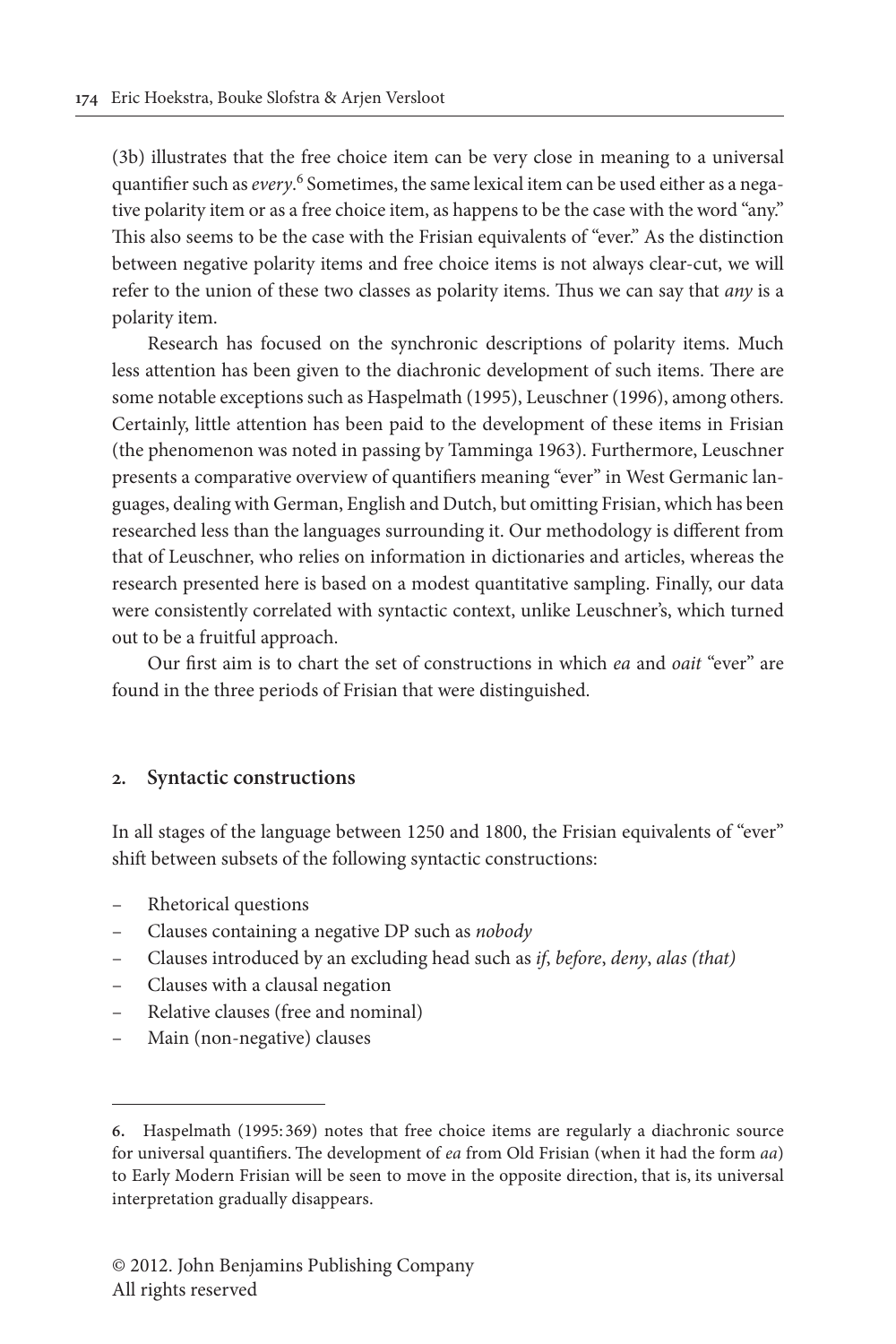Excluding heads are heads which behave like negation in that they may license negative polarity items. With the exception of nominal relative clauses and non-negative main clauses, these are all contexts in which negative polarity items characteristically occur (but cf. note 7). Below examples are presented of the syntactic constructions which are distinguished.

(4) Rhetorical question, example from 1748

 *Wa zoe dat ooit fin Lyske zizze?* Who would that ever of Lyske say "Who would ever say that about Lyske?"

Rhetorical questions constitute a characteristic context for negative polarity items. They strongly entail a negative proposition. In the example above, the negative proposition could be paraphrased as "Nobody would ever say that about Lyske."

(5) Clause containing a negative DP, 1755 *Joa zille nin fortriet Oyt syæn* They will no sadness ever see "They will never see any sadness."

The presence of a negative DP provides a negative syntactic context, in which negative polarity items characteristically occur. Research on negative polarity has paid a lot of attention to this type of clauses (e.g. [Zwarts 1981\)](#page-19-4). Less attention has been paid to clauses or phrases in the scope of a head or predicate, that is in some sense negative (on this type, see [Hoeksema & Klein 1995\)](#page-18-10). They behave like negation in licensing negative polarity items, and, like negation, they trigger downward entailing patterns of inference. Below is given an example of the head *ear* "before" triggering *oait* "ever":

(6) Clause introduced by an excluding head, 1748

 *Dat mij ien koegel reitse eiar ik ien slaaf ooit hiet* that me a bullet hit.spiv before I a slave ever be.called.1sg "May a bullet hit me before I am ever called a slave."

As mentioned, we refer to such heads for convenience as *excluding heads*. This class includes examples like the following: *noch* "nor," *ear/foardat* "before," *as* "if," *as* "than," *foei* "shame," *bûten* "outside, apart from."

- (7) (Free) relative clause
	- a. Free relative, 1755 *Joa trogzieke wis het hier ooyt trog toa* they search.through certainly what here ever through to *sieken is* search is "They certainly search through whatever can be searched through."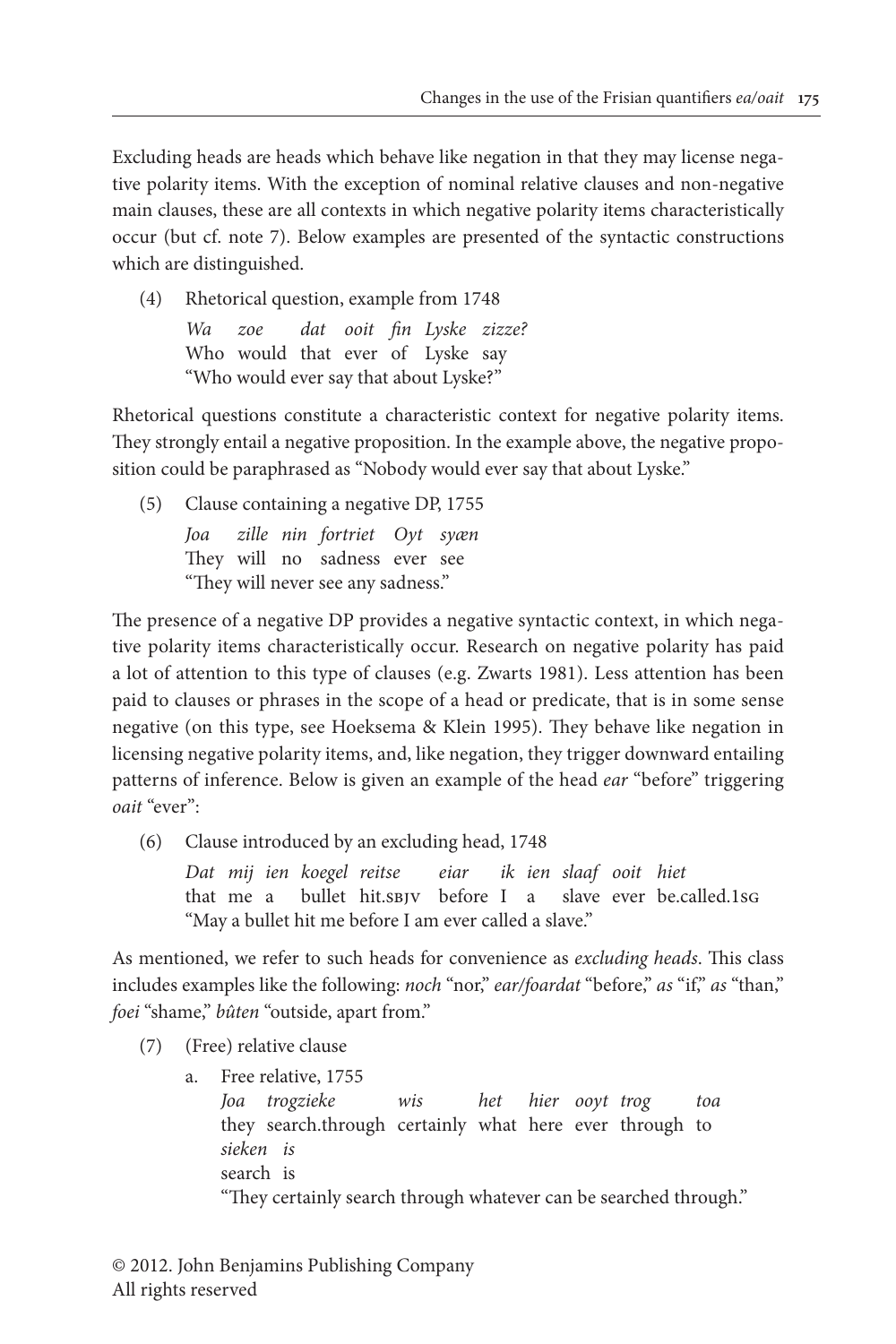b. Relative with nominal antecedent, 1666 *Om to rjuechtjen 't wird dat hy æ joe* For to execute the word which he ever gave "So as to do whichever command he gave."

Relative clauses come in two types. There are free relative clauses,<sup>7</sup> which do not have a nominal antecedent, as in (a); they are directly introduced by the relative pronoun. And there are relative clauses with a nominal antecedent. We have chosen to put these two categories together, because of their syntactic similarity. Note that the appearance of negative polarity items in nominal relative clauses is quite unusual. These cases will be discussed in more detail in Section 3.4 below.

(8) Clause with a clausal negation, 1755 *In dy zil oyt næt eyne* And that shall ever not end "And that shall never end."

A plain negative clause obviously provides a stock example of a negative context for polarity items. Nevertheless, sometimes polarity items are banned from this context such as the Dutch polarity item *ook maar iets/iemand* ("anything/anybody"), though they are fine with negative DPs (see e.g. [Zwarts 1981](#page-19-4); [Van der Wouden 1985](#page-19-7) for discussion of this problem).

(9) Non-negative clause, 1330 *wand God bad a nethe* because God offered ever mercy "For God always offered mercy." (Hunsingo R. 30 [16])

In (9), the quantifier *a* receives a universal interpretation. Non-negative clauses do not provide a context in which negative polarity items may occur, but they are a possible context for free choice items. Thus, it cannot be said that *a* is *either* a negative polarity item *or* a free choice item: it rather seems as if the construction type determines whether the item functions as a negative polarity item or as a free choice item. The example above clearly reflects the observation that the meaning of the item correlates with the syntactic construction in which it occurs.

To the best of our knowledge, *ea* and *oait* do not occur outside these contexts in the written material that survives. Below we will investigate their distribution in more detail.

**<sup>7.</sup>**  According to [Dayal \(1997\)](#page-18-11), polarity items occurring in free relatives must be viewed as free choice items.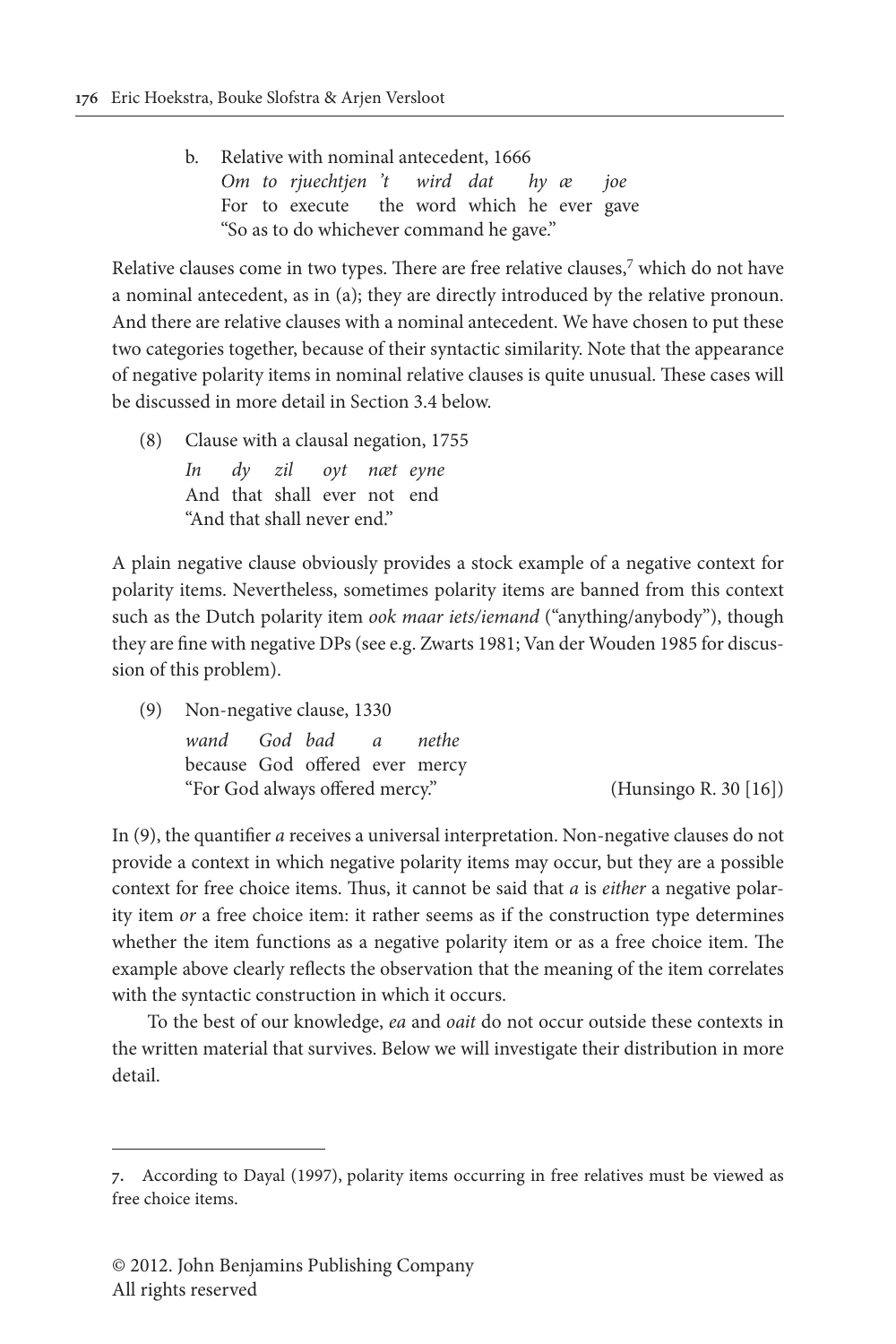# **3. Distribution of "ever" in the history of Frisian 1250–1800**

# **3.1**  Old Frisian (1250–1550)

The word for "ever" in Old Frisian was *a* (in various spellings), and its negation was *na* "never." The body of surviving texts is mainly legal. The laws reported in the texts have been transmitted orally before being written down from 1250 onwards, when monks began to produce manuscripts written in the vernacular [\(Bremmer 2004](#page-18-12): 91). In our corpus, the following distribution is found for Old Frisian *a*.

#### (10) **Syntactic contexts for** *a* **"ever" in Old Frisian in absolute numbers**

| Rhetorical questions                       |             |
|--------------------------------------------|-------------|
| Clauses containing a negative DP (XP)      |             |
| Clauses introduced by an excluding head 10 |             |
| (Free) relative clauses                    | 16          |
| Clause negation                            | 3           |
| Non-negative clauses                       | 19 "always" |

Old Frisian *a* is conspicuously absent in rhetorical questions and in the presence of a negative DP. The absence of *a* in rhetorical questions may well be due to a genre limitation. The Old Frisian corpus mainly consists of law texts, and these rarely contain rhetorical questions. *A* is also not attested in the presence of a negative DP; this fact is discussed in Section 3.2.

The relative clause is usually a free relative clause or a relative clause in the scope of a superlative. This is a well-known context for negative polarity items ([Hoeksema](#page-18-13)  [1986\)](#page-18-13).

There is a relatively high number of occurrences in non-negative clauses, in which *a* is used to convey the meaning "always." This may be related to the fact that Old Frisian lacked a universal temporal quantifier of the type of English "always" (Modern Frisian *altyd*, Modern Dutch *altijd*); the earliest attestations of a temporal quantifier in Frisian are from around 1500. In this respect, the situation in Old Frisian was identical to that in other Old Germanic languages like Old English, Old (Middle) Dutch and Old High German, which also used the etymological equivalent for *a* to express the meaning "always" ([Leuschner 1996:](#page-18-0) 473ff). English, Dutch and Frisian subsequently developed adverbials consisting of a compound with "all"; in German, such compounds also developed but they kept a marginal status. Corresponding to the rise of such compounds, we will see that use of *a* meaning "always" decreases and dies out in 17th century Frisian. This entails that the free choice aspect of the quantifier gets reduced, since the availability of a universal interpretation is a characteristic of free choice, not of negative polarity.

Alongside *a* and *na*, Old Frisian also featured the pair *ammer* and *nammer*. In Old Frisian, the quantifier *ammer* occurs 16×, and it invariably has a universal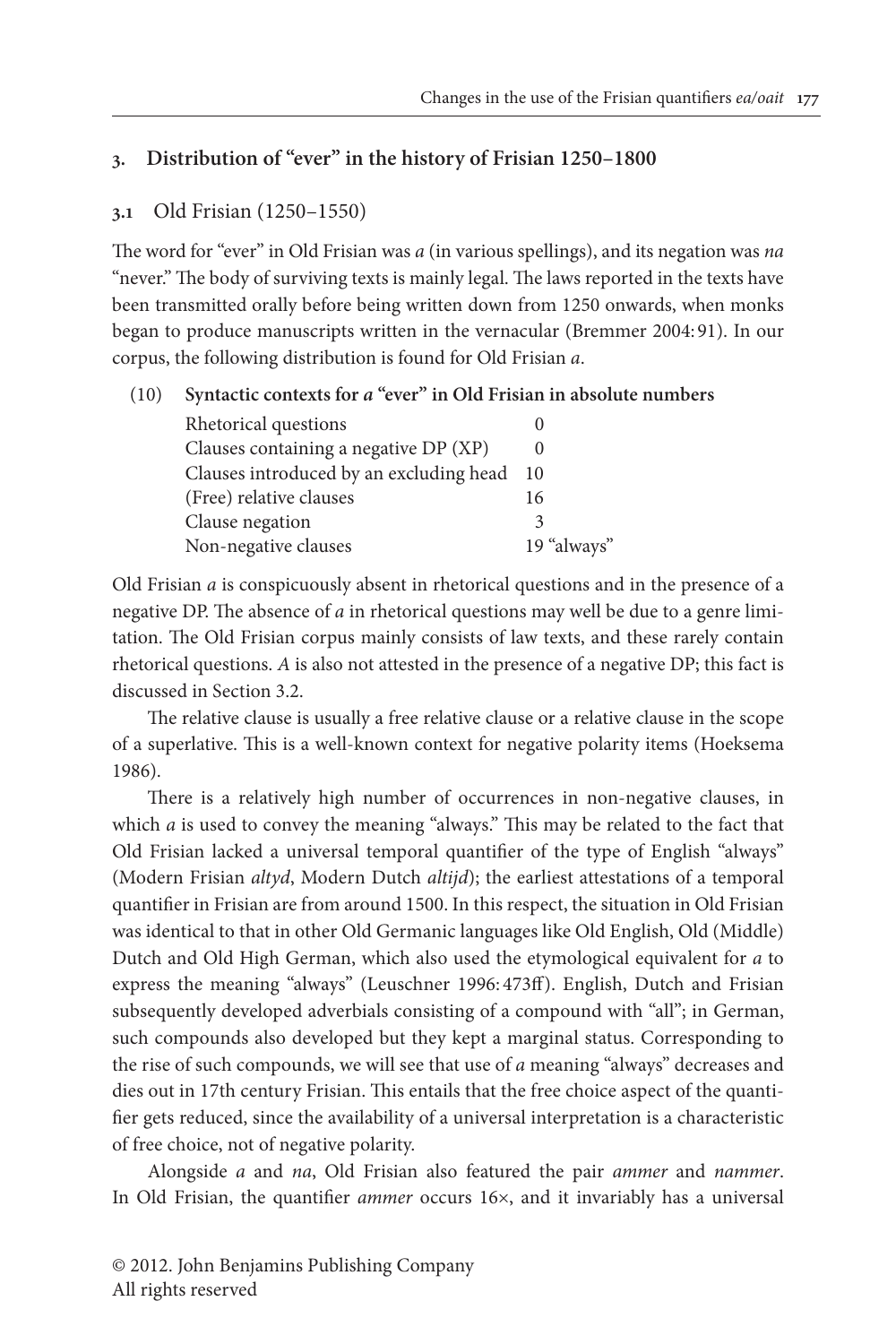interpretation: apparently, it could not function as a polarity item, as *a* could. In early Modern Frisian, *ammer* dies out: it occurs 4× in the corpus between 1550 and 1650, and it occurs 0 times between 1650 and 1750. After 1750, it is found again, presumably under the influence of Dutch, where it is characteristic of written language of a high register.8 Here we will focus on the development of *a* and *na*.

# **3.2** The period 1550–1700

In this period, Old Frisian *a* appears as *ea*. The set of constructions in which it is found has changed. Consider the table below:

| (11) | Syntactic contexts for ea "ever" (1550-1700) |            |  |  |
|------|----------------------------------------------|------------|--|--|
|      | Rhetorical questions                         |            |  |  |
|      | Clauses containing a negative DP             | 5          |  |  |
|      | Clauses introduced by an excluding head      | 10         |  |  |
|      | (Free) relative clauses                      | 14         |  |  |
|      | Clause negation                              |            |  |  |
|      | Main (non-negative) clauses                  | 1 "always" |  |  |

The use of *ea* meaning "always" has dwindled to almost zero. Correspondingly, the word *altyd* "always" has become quite frequent. The table below recapitulates (10) and (11) so that the changes can be compared that have taken place in the transition from Old Frisian to the period 1550–1700. The last column indicates whether the change is significant, and if so, the p-value is provided on the basis of the Fisher Exact test:

| Construction                   | Old Frisian | 1550-1700 | Significant change |
|--------------------------------|-------------|-----------|--------------------|
| Rhetorical questions           | $\Omega$    | 6         | yes: $p < 0.01$    |
| Clauses with a negative DP     | $\Omega$    | 5         | yes: $p = 0.01$    |
| Clauses with an excluding head | 10          | 10        | no                 |
| Relative clauses               | 16          | 14        | no                 |
| Clause negation                | 3           | $\Omega$  | no                 |
| Non-negative clauses           | 19          |           | yes: $p < 0.01$    |
| <b>TOTAL</b>                   | 48          | 36        |                    |

(12) Changes Old Frisian to Early Modern Frisian (1550–1700)

**<sup>8.</sup>**  Dutch *immer* could be used as a negative polarity item in early Dutch, alongside its use as a universal quantifier. The latter usage is nowadays still possible, but its use as a negative polarity item has become obsolete. The nineteenth century still has attestations of *immer* as a negative polarity item [\(Van der Horst 2008:](#page-18-14)1872).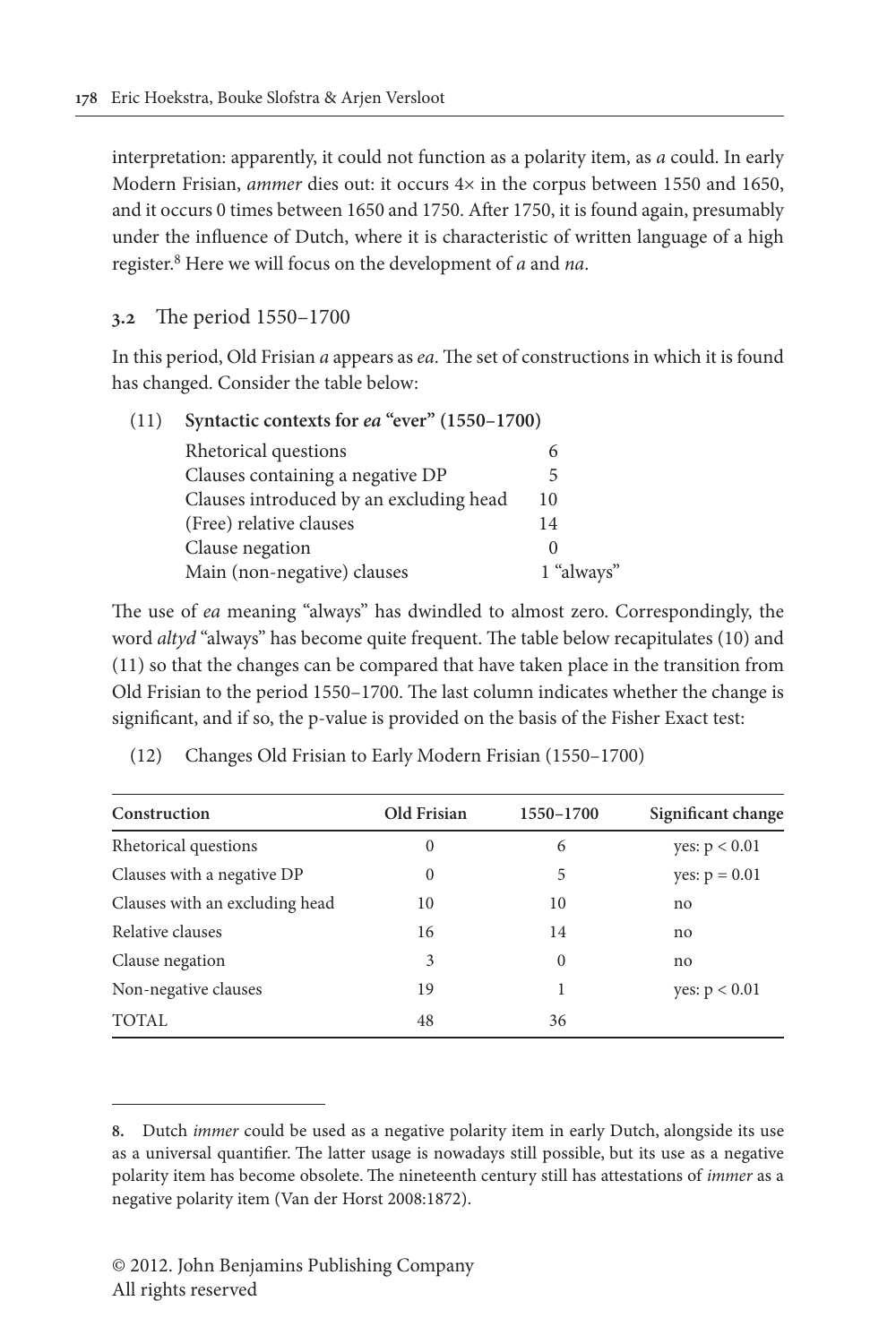The following three changes are significant, as has been signalled in the table by a 'yes':

- a. The rise of *ea* in rhetorical questions
- b. The rise of *ea* in the presence of a negative DP
- c. The decrease of *ea* in non-negative clauses (where it means "always")
- a. The absence of rhetorical questions in Old Frisian was hypothesized to be due to the fact that mainly law texts have survived. The examples in early Modern Frisian are found in literary works, which is a different genre.
- b. Negative DPs are present as triggers in early Modern Frisian, but not in Old Frisian. The lack of triggering DPs in Old Frisian could be due to the effects of negative spread (also termed 'negative concord'), as suggested by an anonymous reviewer. This yields sentences of the type *Nobody saw nothing*. In the oldest Old Frisian (the Brokmer manuscript), negative spread is encountered, but the trigger is not a negative DP but a negative verb form like *nellath* (not-want-3PL) or the negative clitic *ne*. Similarly, the negative polarity item *aeng* "any" is characteristically triggered by excluding heads introducing conditional and comparative clauses ([Hoekstra & Siebinga 2007\)](#page-18-15), but they consulted only a part of the Old Frisian material.

 The generalization for Old Frisian seems to be that the trigger for negative polarity must be a head. A cursory examination of the Old Frisian data with respect to negation indicates that verbal negation and excluding heads played a crucial role in licensing negative polarity elements. This may be relevant to understanding why a negative DP cannot by itself trigger a negative polarity item: the obligatory presence of verbal negation seems to prevent that from happening.<sup>9</sup> Further study of negation in Old Frisian may affect the way in which the Old Frisian data should be interpreted. Negation was studied in [Bor \(1990\)](#page-17-0), who limited himself to studying the type of negation (clitic negation, double negation, adverbial negation), and concluded [\(Bor 1990](#page-17-0): 40–41) "that in Old Frisian these stages are clearly recognizable, with an overall preference for double negation." This suggests that clitic negation was still prominently present in Old Frisian. That clitic negation occupied a head position is clear from the fact that negation could merge with certain verbs, creating negative verbs like the example *nellath* mentioned in the preceding paragraph.

c. The change that is most clearly visible is the dramatic decrease of the ability of *ea* to appear in non-negative clauses with the meaning "always." It seems safe to conclude

**<sup>9.</sup>**  However, it might also be supposed that Old Frisian ne, in its decline, was itself a negative polarity element, as has been argued by [Breitbarth \(2009\)](#page-17-1) for Middle and Renaissance Dutch. In that case, we should reanalyse our data and allow for DP-triggers in Old Frisian.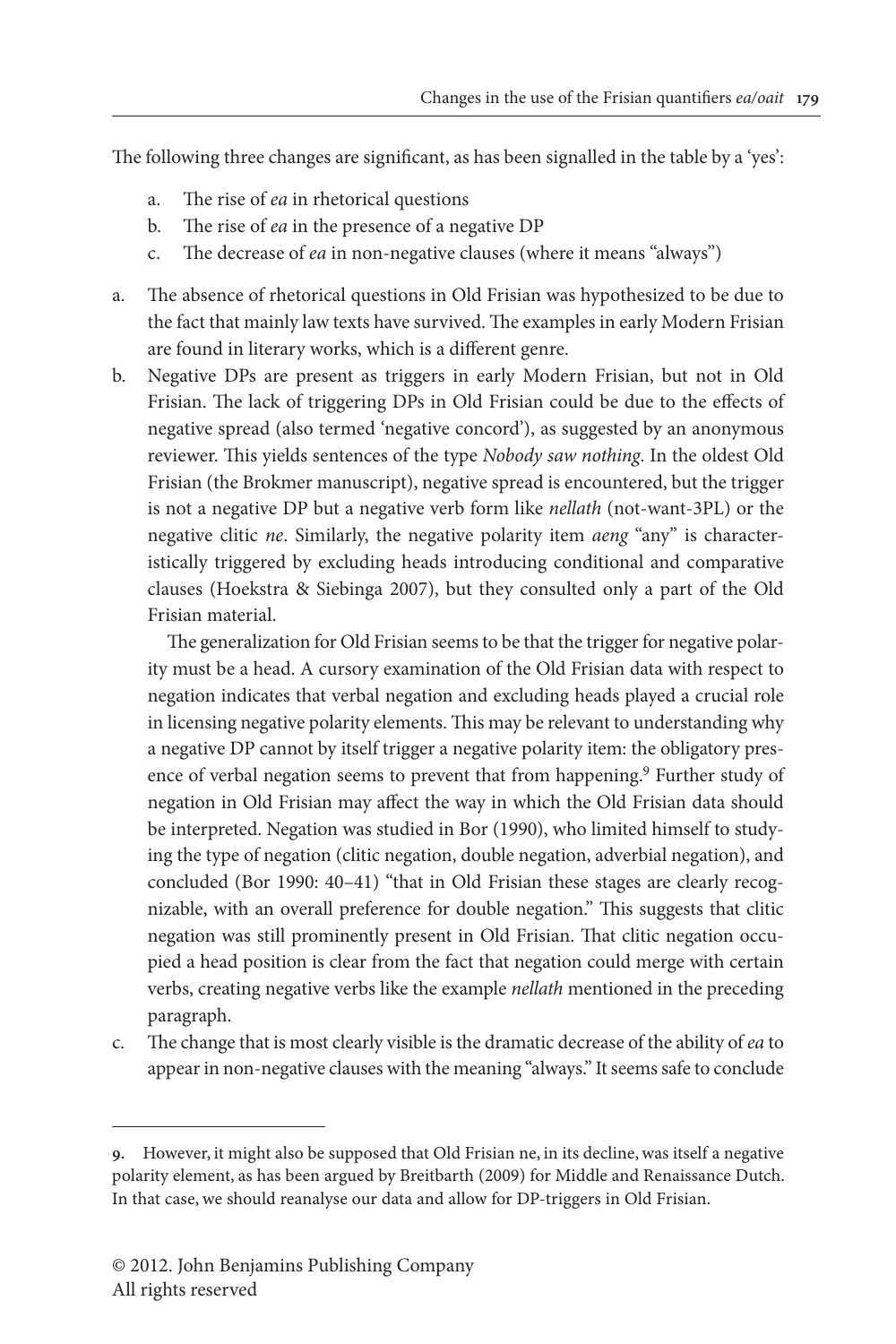that *ea* is losing the ability to carry this meaning, a fact that directly translates into the constructional observation made here, namely, the demise of *ea* in non-negative main clauses. This fits in with the fact that a lexical item carrying exactly this meaning, *altyd*, arose in late Old Frisian. In Early Modern Frisian (1550–1800), this item had already become very frequent, with some 350 attestations.

## **3.3**  The period 1700–1800

After 1702, *ea* is not attested until 1824 [\(Van der Veen et al. 1987:](#page-19-8) 220). After 1824, there are numerous attentions. It seems that *ea* was dead for some 130 years between 1700 and 1830. The same applies to its negative counterpart *nea*. What happened was that the word *ea* (and its negative counterpart *nea*) was resurrected by the Frisian Language Movement around 1830. As a result *ea* is nowadays, in 2009, still used in formal writing and speech. What happened around 1700 was that the word *oait* "ever" was borrowed from Dutch.10 Thus we just find the word *oait* in the 18th century. The same applies to its negative counterpart *noait*.

The syntactic distribution of *oait* is presented below, together with the changes compared with the previous period:

| (13) | Syntactic contexts for <i>oait</i> "ever" (1700-1800) |                                         |    |
|------|-------------------------------------------------------|-----------------------------------------|----|
|      |                                                       | Rhetorical questions                    | 26 |
|      |                                                       | Clauses containing a negative DP        | 35 |
|      |                                                       | Clauses introduced by an excluding head | 31 |
|      | (Free) relative clauses                               | 11                                      |    |
|      | Clause negation <i>oait net</i>                       | 27                                      |    |
|      | Non-negative clauses                                  |                                         |    |
|      |                                                       |                                         |    |

| Construction                   | 1550-1700 | 1700-1800 | Significant change |
|--------------------------------|-----------|-----------|--------------------|
| Rhetorical questions           | 6         | 26        | no                 |
| Clauses with a negative DP     | 5         | 35        | no                 |
| Clauses with an excluding head | 10        | 31        | no                 |
| Relative clauses               | 14        | 11        | yes: $p < 0.1$     |
| Clause negation                | $\theta$  | 27        | yes: $p = 0.14$    |
| Non-negative clauses           | 1         | $\Omega$  | no                 |
| <b>TOTAL</b>                   | 36        | 130       |                    |

<sup>(14)</sup> Changes *ea* (1550–1700) to *oait* (1700–1800)

**<sup>10.</sup>**  This form is nowadays found not only in Standard Dutch but in most dialects as well; for some exceptional cases, see [De Vogelaer & Vandenberghe \(2006\).](#page-19-9)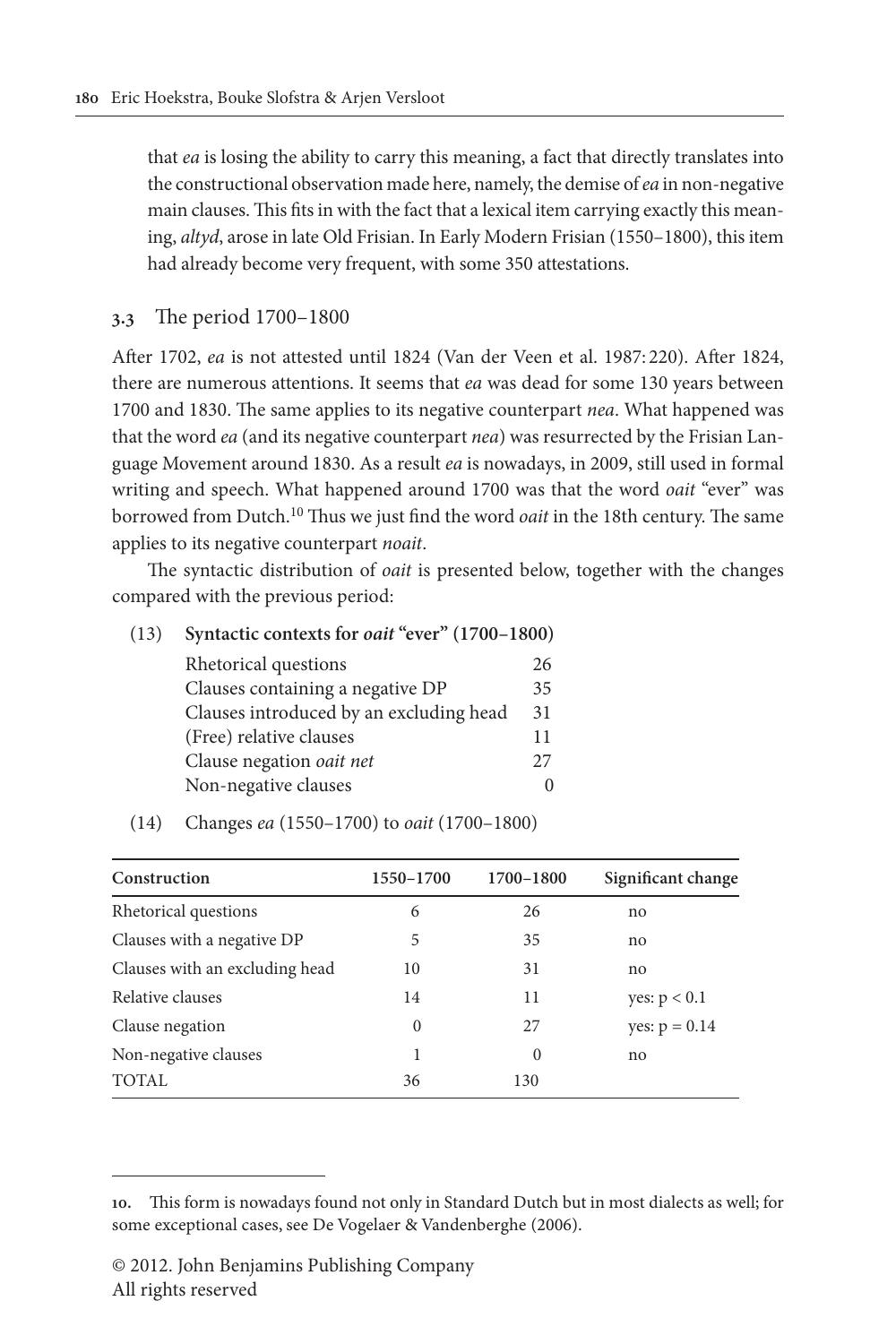Consider first the change involving relatives. Examples were given in (7), which is repeated below for convenience:

- (7) (Free) relative clause
	- a. Free relative, 1755 *Joa trogzieke wis het hier ooyt trog toa* they search.through certainly what here ever through to *sieken is* search is "They certainly search through whatever can be searched through." b. Relative with nominal antecedent, 1666
	- *Om to rjuechtjen 't wird dat hy æ joe* For to execute the word which he ever gave "So as to do whichever command he gave."

A distinction was drawn between free relatives, which lack a nominal antecedent as in (7a), and relatives having a nominal antecedent, as in (7b). Furthermore, free relatives are introduced by question words (wh-words) in Frisian, whereas nominal relatives are introduced by relative pronouns.<sup>11</sup> When an analysis is made of the type of relatives in which *ea* is found, the following facts are found:

- Only 3 relatives are free relatives.
- The other 11 relatives have a nominal antecedent.
- The nominal antecedent is 9x introduced by the definite article,  $2 \times$  by "all."

*Oait* displays a somewhat different behaviour in relative clauses:

- Only 1 relative with *oait* has a nominal antecedent, and that is in fact a pronoun.
- All clauses except one (10) are free relatives.

The table below presents an overview of these results.

| Construction      | $1550 - 1700$ (ea) | $1700 - 1800$ ( <i>oait</i> ) | Significant change |
|-------------------|--------------------|-------------------------------|--------------------|
| Free relatives    |                    | 10                            | no                 |
| Nominal relatives |                    |                               | yes: $p < 0.1$     |
| <b>TOTAL</b>      | 14                 |                               |                    |

(15) Changes *ea* to *oait* in free and nominal relatives

**<sup>11.</sup>**  In English, relative pronouns are either homophonous with questions words, such as *who* and *which*, or with the complementiser, such as *that*. In Frisian, they are homophonous with topic pronouns (*dy, dat*), except for the unchanging relative pronoun *der*, used as subject, object and prepositional complement. This latter relative pronoun is homophonous with the locative pronoun. In the course of the 19th century, it came to be used for prepositional complements only, as in Dutch.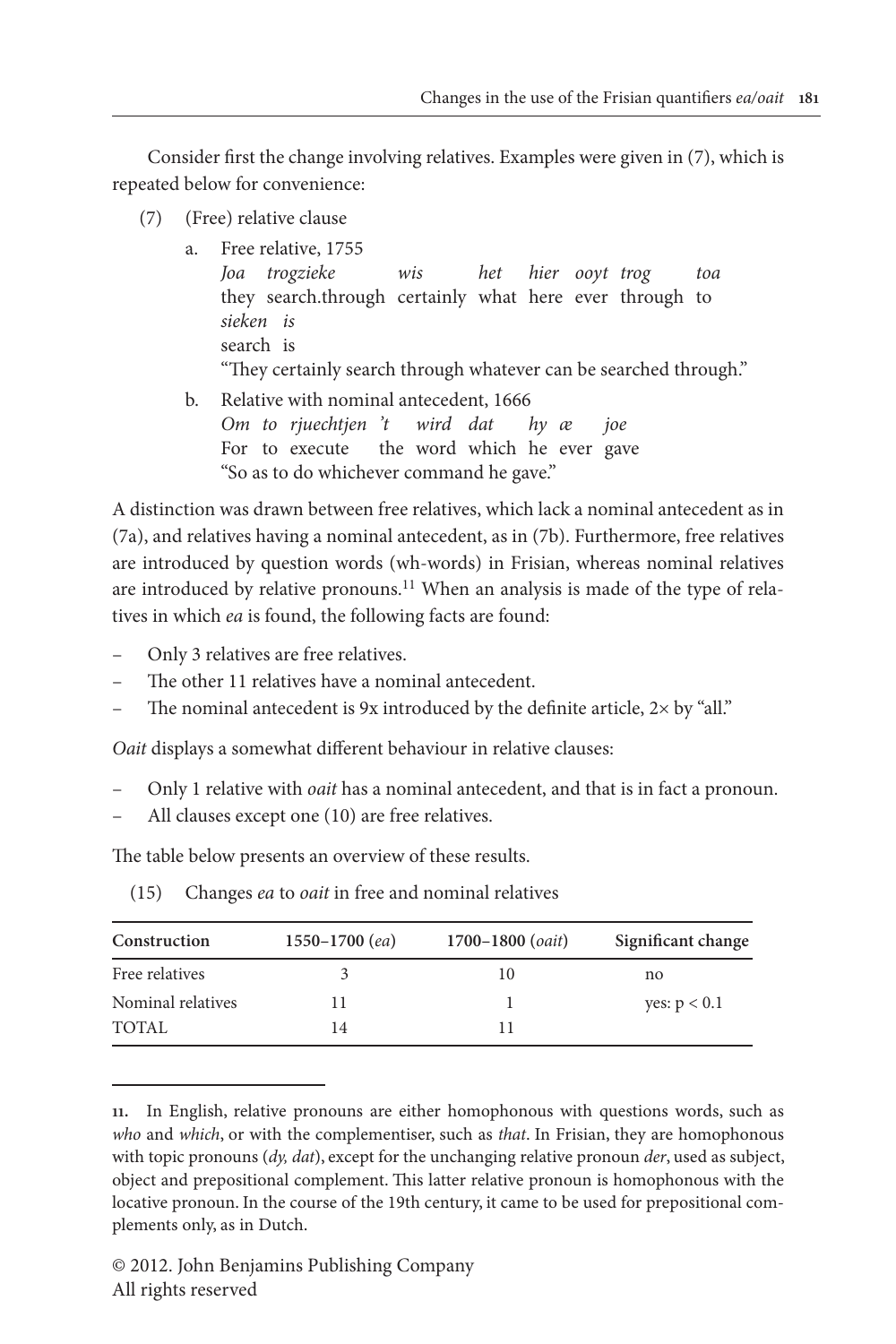The table makes it clear that *ea* was used more often in relative clauses with a nominal antecedent than in free relatives. For *oait*, the situation is reversed. However, the percentage of free relatives as a proportion of the total number of attestations (36 and 130, cf. Table 14) is 8% for both *ea* and *oait*. This means that the shift within the class of relatives can solely be attributed to the change within the subclass of nominal relatives.

**3.4**  Discussion of nominal relatives

The presence of polarity items in free relatives is not unusual. Free relatives may have a definite reading (exemplified in "I want to order what he is having") or a universal reading ("I always order whatever he orders"), see, for example, [Jacobsen \(1995\).](#page-18-16) Nominal relatives have polarity items when the quantifier of the antecedent of the relative clause is universal, or when the antecedent directly contains a superlative or an indefinite in the scope of negation. In fact, part of our nominal relatives exemplify two of these three contexts:

- (16) Types of nominal relatives
	- a. Universal quantifier inside the antecedent: 2
	- b. Superlative inside the antecedent: 4

The remaining 5 examples all involve a definite determiner, which is peculiar. The remaining examples (apart from 7b) are provided below:

- (17) Nominal relatives with a definite determiner (without superlative)
	- a. *In puwck-wondre fen 't jinge de hymmel æ faem* a top miracle of the-thing the heaven ever girl *mei beglanzge hie* with illuminated had "a best part of the things heaven ever endowed a girl with"
	- b. *Mar, ô, d' rie uwz Heer'ne, Dy Hy æ* But o the advice our Lord-gen who he ever *uwt-eerne, Stiet ijnne' yvigheyt* out-spoke stands in-the eternity "But O, the advice of our Lord, which he ever communicated, stands for all eternity."
	- c. *d' Yn-swiete paetkerye, Dy muwlke oon muwlck* the very-sweet kissing that mouth to mouth *æ flye* ever joined "the kissing supremely sweet, which mouth to mouth ever joined"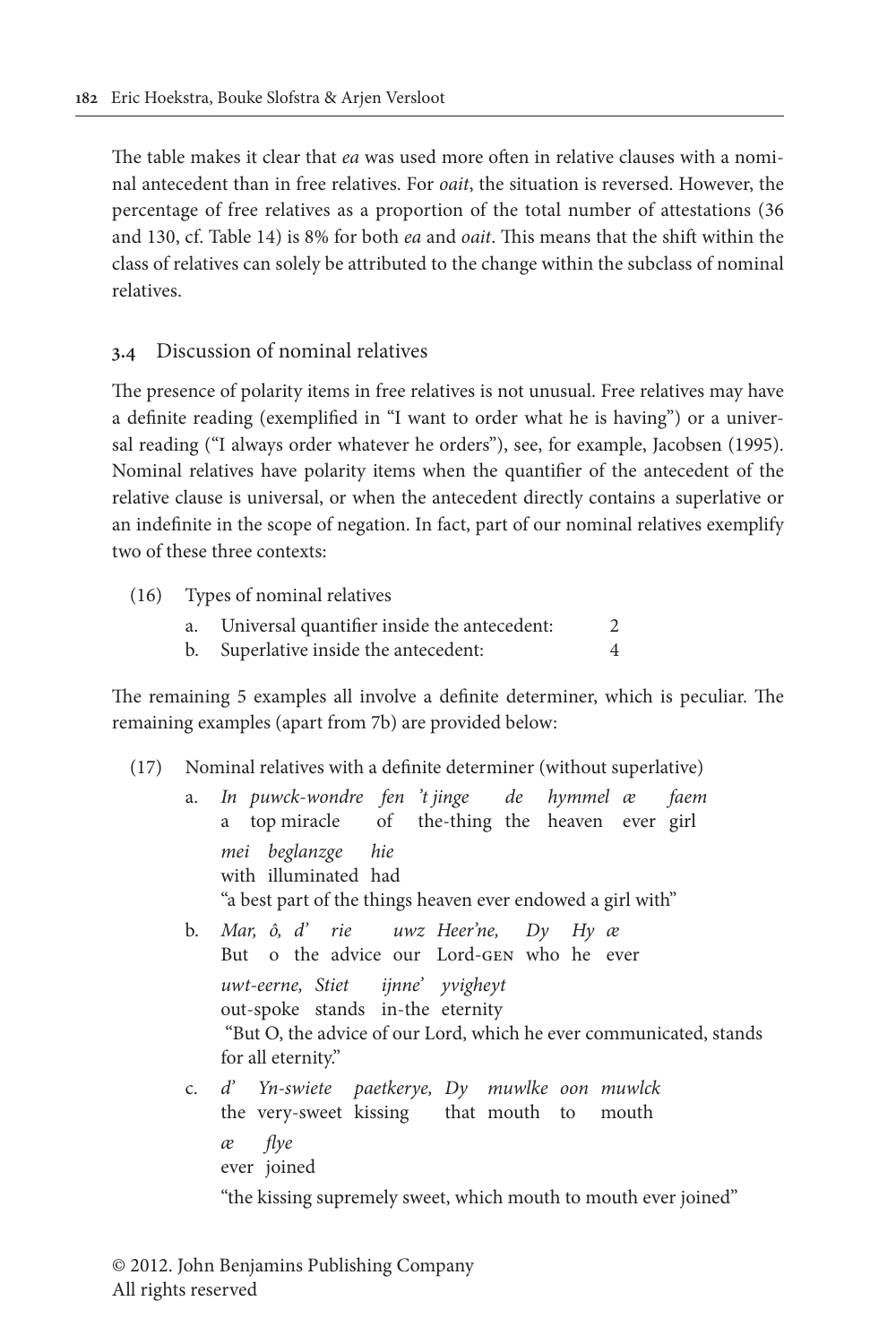d. *d' Heel' Wrade' het de' Heere' ijn teamm'-twangs* The whole world has the Lord in gear-force-gen *wâd', Mey 't jing' er ea djoeye' æf kriöele* rule with the-thing there ever played or swarmed "The Lord keeps the whole world under the rule of the force of his gear and whatever played or swarmed on it."

Such sentences are ungrammatical in both Modern Frisian and Modern Dutch. The nominal relatives with *ea* are therefore hard to interpret for us. The examples all have a strongly modal flavour, which is more characteristic of a weak free choice interpretation than of negative polarity. The disappearance of this interpretation after 1700 implies that the free choice aspect of the quantifier gets further reduced.

These examples are all found in the baroque language of the Frisian poet Gysbert Japicx. The interpretation of the definite antecedent seems to be universal. It is difficult to decide whether this universal quantification applies to the set of temporal moments referred to by the relative clause or to the interpretation of the nominal head of the relative clause. Consider the (d)-sentence for example. The set of things that played or swarmed on earth *at any moment* will be equivalent to the set of *all* things that played or swarmed on earth. All these sentences share the characteristic that they blur the distinction between quantification over time and quantification over the set of individuals to which the noun refers that is the head of the relative clause. The data available are not fine-grained enough to allow us to trace the historical process by which *ea* became available in nominal relatives, although it may be plausibly hypothesized that it began with its presence in free relatives, already in Old Frisian, which have an unambiguous universal interpretation.

In Modern Frisian, as in Modern Dutch, the meaning expressed in (17a–d) would be rendered by using a universal quantifier *alle* "all" in the antecedent of the relative clause, and by using adverbial particles like *(ek) mar* "also but" in the relative clause, as in the example below:

(18) Modern Frisian translation of the relative clause of (17b) *Mar o, alle rie, dy't ús Hear (ek) mar joech,* but o all.the advice which our Lord also but gave *stiet fêst yn alle ivichheid* stands firm in all eternity "But O, all advice which our Lord ever gave, stands firm for all eternity."

*Mar* is an adverb that is a weak negative quantifier. Modern Dutch uses the same strategy, employing *(ook) maar*. This particle combination *(ook) maar* is involved in the formation of negative polarity items in Dutch and Frisian (for Dutch, see Van der [Wouden 1994\)](#page-19-3). It seems, then, that the semantic function of *ea* in relative clauses is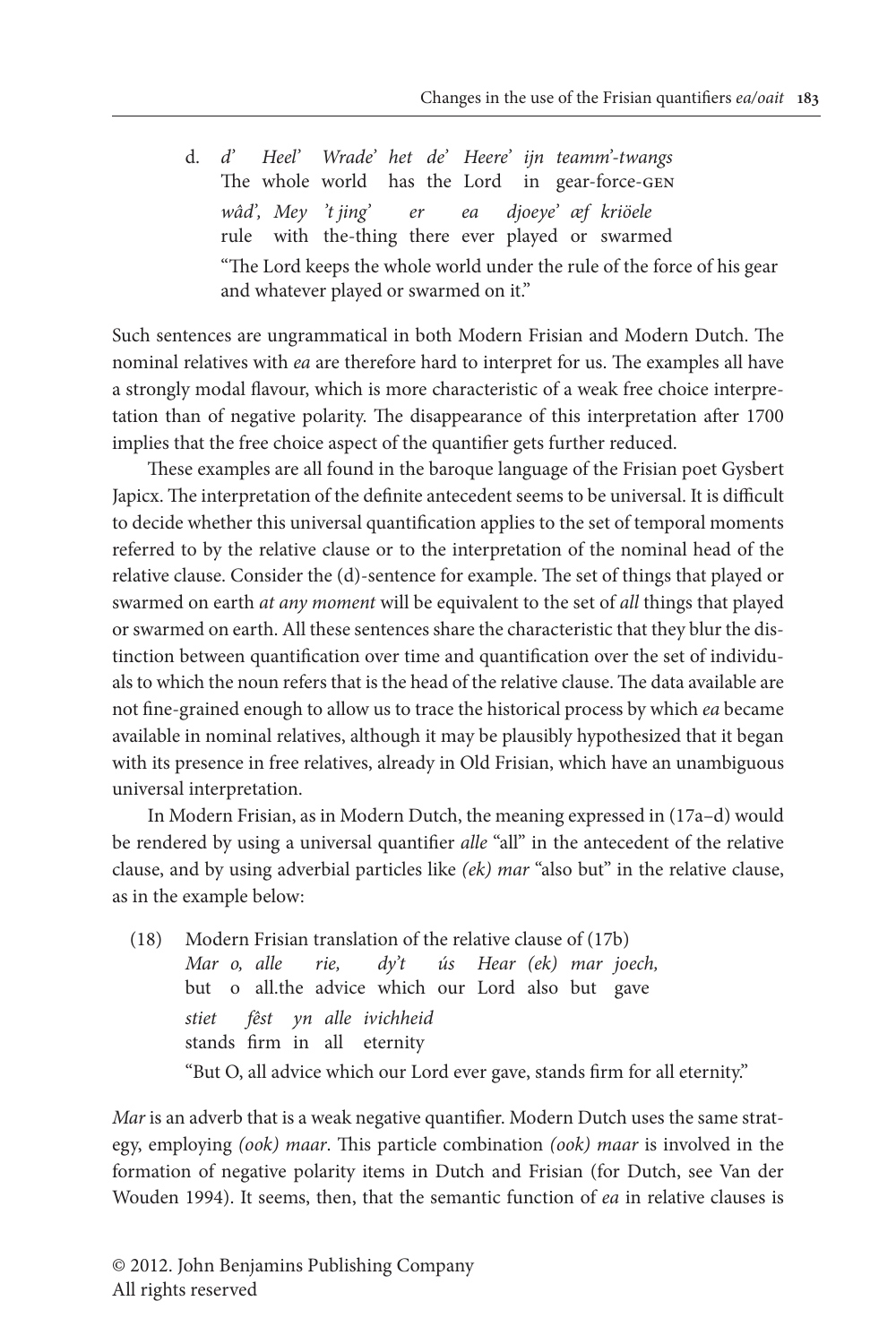taken over by this adverbial particle combination (see [Foolen 1993:](#page-18-17) 195–204 for some remarks on the history of *maar*).

#### **3.5**  Discussion of *oait* with clause negation

The other significant change involves the use of *oait* with clause negation in 18th century Frisian. There are no examples of *ea* with clause negation, whereas there are many examples involving *oait*. An example was given in (8) above. There are 4 different writers in our corpus who use this construction. These are responsible for the 27 occurrences encountered in the corpus. Thus it is a robust phenomenon, which, incidentally, is also found in Early Modern Dutch.

If it is a hypercorrection of double negation (whereby *noait net* becomes *oait net*), then there should be evidence for hypercorrection in prescriptive grammars. However, there were no prescriptive grammars of Frisian at that time. If prescriptivism was at stake, then the influence would have to come through Dutch. In that case, the written Frisian available would then also bear other hallmarks of Dutch prescriptivism, such as the use of accusative case endings. This is not the case, so that this hypothesis is not supported by independent evidence.

Alternatively, *oait* could be analyzed as a maximizer or emphasizer, as in: "I wouldn't do it in a hundred years/ever" (on maximisers and emphasizers, see [Israel](#page-18-18)  [2001\)](#page-18-18). However, the examples involved lack emphasis: they are just instances of ordinary negation. On the other hand, we know that emphasizers may lose their emphasis, such as French *pas*, which developed into regular negation.

What is peculiar is that *oait net* is used, but that we do not encounter the sequence \**net oait*. Such examples are ungrammatical in Modern Frisian and Modern Dutch. It is known from the literature that certain polarity items may be excluded in that most negative of all contexts, the context of clause negation (e.g. [Van der Wouden 1994](#page-19-3):69ff.): present-day *oait* (Frisian) and *ooit* (Dutch) are examples of that. Presumably, \**net oait* is blocked by the form *noait*, but then it is unclear why *noait* fails to block *oait net*, seeing that *oait* became available at the same time as *noait* in Early Modern Frisian.

There is some evidence in support of the fact that *oait* and *noait* could function as emphasizers. Early Modern Dutch and Frisian testify to peculiar examples like the following:

(19) a. Frisian, 18th century

 *Wa hat beljibbe noyt oyt za'n dey* Who has lived never ever such.a day "Whoever lived through such a day!"

b. Dutch (Bible), 17th century

 *ick ben oyt ende oyt niet wel ter tale geweest* am ever and ever not good at language been "I haven't been good at speaking."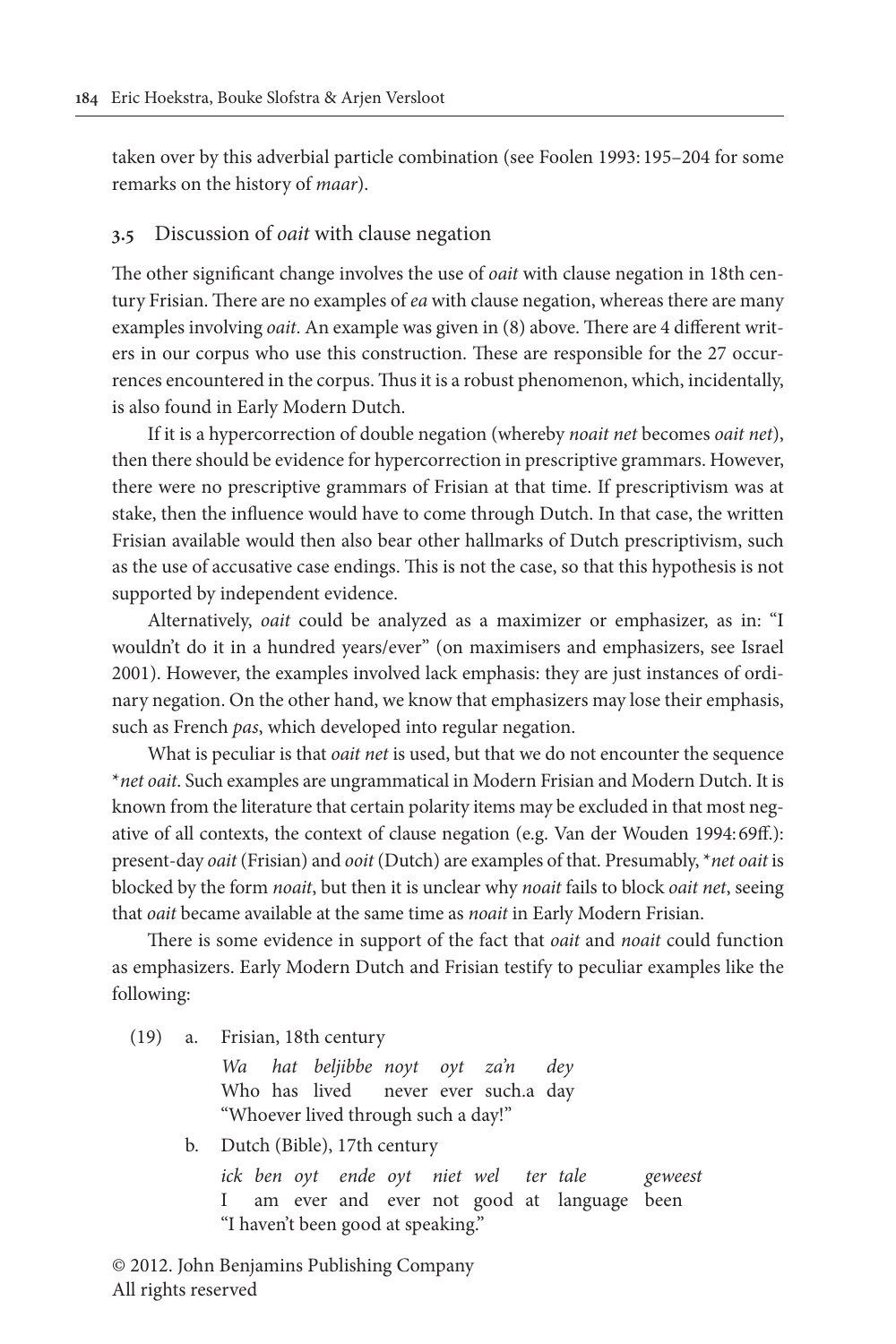The (a) sentence is reminiscent of examples in informal Modern English like "It's never ever easy." In Modern Dutch and Modern Frisian, this is ungrammatical:

|  | $(20)$ a *Het is nooit ooit gemakkelijk           |  |  |  |  |  |
|--|---------------------------------------------------|--|--|--|--|--|
|  | It is never ever easy                             |  |  |  |  |  |
|  | b. *It is nea ea maklik/ *It is noait oait maklik |  |  |  |  |  |
|  | It is never ever easy It is never ever easy       |  |  |  |  |  |
|  | "It's never ever easy."                           |  |  |  |  |  |

Thus, it is conceivable that *noait* and *oait* could function like emphasizes in Early Modern Frisian and Dutch. Apart from the suggestions made above, the precise origin and analysis of this construction in 18th century Frisian is unclear to us, and needs to be further investigated.

## **3.6**  Why did *ooit, nooit* replace *ea, nea*?

The question arises why *ooit* replaced *ea*. Note that this process is not just a question of frequency since lots of Dutch words, equally frequent, were not borrowed at that time. The influence from Dutch is generally assumed not to be substantial before the twentieth century (e.g. [Sjölin 1976](#page-18-19): 56–57). Besides, most people who spoke Frisian around 1700 spoke it as their first language, and Dutch was really an imperfectly mastered second language until well into the 20th century. On the other hand, people who could write were fluent in Dutch.

It could be supposed that *ea* lacked phonological distinctness, when compared to its rival *oait*. Thus the replacement of *ea* by *oait* would be an instance of reinforcement ([Lehmann 2002:](#page-18-20) 20; Hopper & Traugott 2003: 31). The idea is that the speaker prefers ease of articulation, whereas the hearer prefers distinctness; so there must be an optimal equilibrium between these two.12 In the case of *ea*, the equilibrium is disturbed, because, just being a diphthong, it is not distinct enough. *Oait*, on the other hand, is more distinct. Thus the replacement of *ea* by *oait* can be seen as an instance of reinforcement.

At first sight, it seems unlikely that the replacement of *ea* by *oait* is merely an instance of reinforcement. However, there is independent evidence for such a process. In Dutch, the reinforced form *ooit* won out against the weaker form *ie*, a process which took place around 1500 [\(Van der Horst 2008](#page-18-14): 957). This can also be understood as an instance of reinforcement. Thus the replacement of *ea* by *oait* around 1700 is not an isolated case.

**<sup>12.</sup>**  For a formal implementation of this idea, see [Versloot \(2008:](#page-19-10)277–285).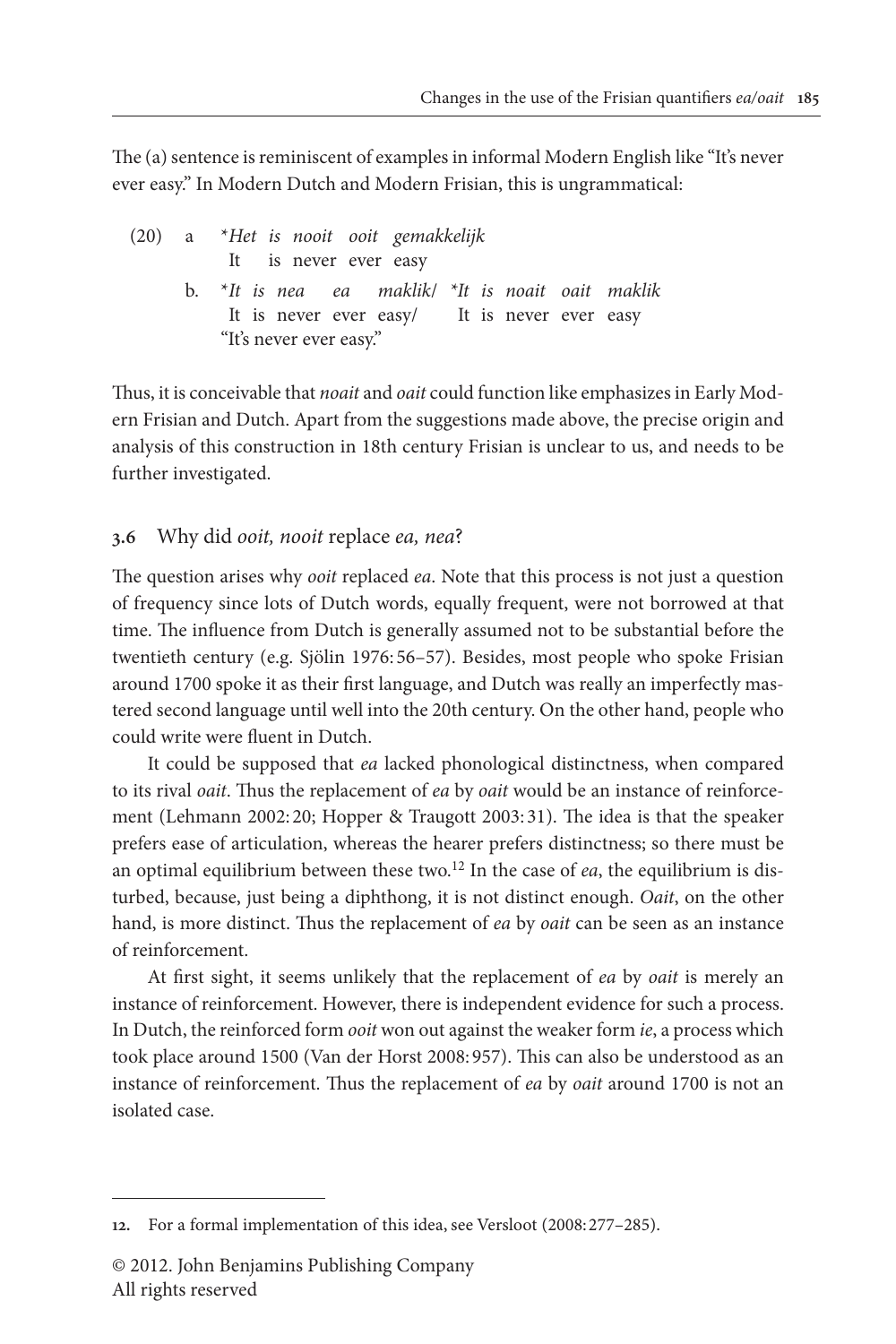One thing remains constant throughout the history of West Germanic: the paradigmatic relation between the two words denoting "ever" and "never." In all cases, the negative member consists of prefixing an -n to the positive member, as in English:

(21) Formula:  $n - +$  [positive member] = [negative member]

| $n - +$ ever = never                           |         |                                         |
|------------------------------------------------|---------|-----------------------------------------|
| $n - + a$                                      | $= na$  | Old Frisian                             |
| $n - + ea$                                     | $=$ nea | Early Modern Frisian (1550-1700)        |
| $n - + oait$ = <i>noait</i>                    |         | Early Modern Frisian and Modern Frisian |
| $n - + \text{oot} = \text{nooit}$ Dutch        |         |                                         |
| $n - +  \text{immer} = \textit{nimmer}$ German |         |                                         |
|                                                |         |                                         |

This paradigmatic relation is preserved in the history of Frisian (and indeed in the history of English, German and Dutch as well), despite the fact that changes affected the meaning and the lexical shape of these elements. Apparently, then, this paradigmatic relationship is more stable than either the meaning or the lexical shape of these elements. This is underlined by the fact that no mixed system arose in Frisian (or elsewhere), that is, a language variety consisting of pairs like [*ea, noait*] or [*oait, nea*]. This shows that morpho-lexical regularities such as the negative *n-*prefix can be very well entrenched in the language.

This suggests to us another factor which may have favoured the use of *oait, noait* over *ea, nea*. Remember that the time adverb *altijd/altyd* became the normal way of expressing universal quantification over time in Frisian and Dutch in the late Middle Ages. This adverb encroached upon the semantics of *ie/ea*, which had been used to express universal quantification over time in Old Frisian and Old and Middle Dutch. In fact, there is not only a morphological paradigm but also a semantic paradigm:

| Negated | Existential | Universal |
|---------|-------------|-----------|
| na      | a           | a         |
| nea     | ea          | altyd     |
| noait   | oait        | altyd     |
|         |             |           |

(22) Quantification scheme

We know that the semantic paradigm must be expressed morphologically in view of the stability of the negative prefix *n-*. Interestingly, the system after 1700 shows another morphological property: all three members of the paradigm end in /t/, unlike the paradigm current between 1550 and 1700. This may have been another factor promoting the introduction of *noait* and *oait*. Again, it would also apply to the history of Dutch, where, some 200 years earlier, *ooit* and *nooit* had replaced *ie* and *nie*. In Dutch, there is a relation between the rise of the universal quantifier *altijd* and the spread of the pair *ooit, nooit*, which competed with *ie, nie*. Within Frisian, there was no competition for the pair *ea, nea*. The competition came from Dutch, a language which was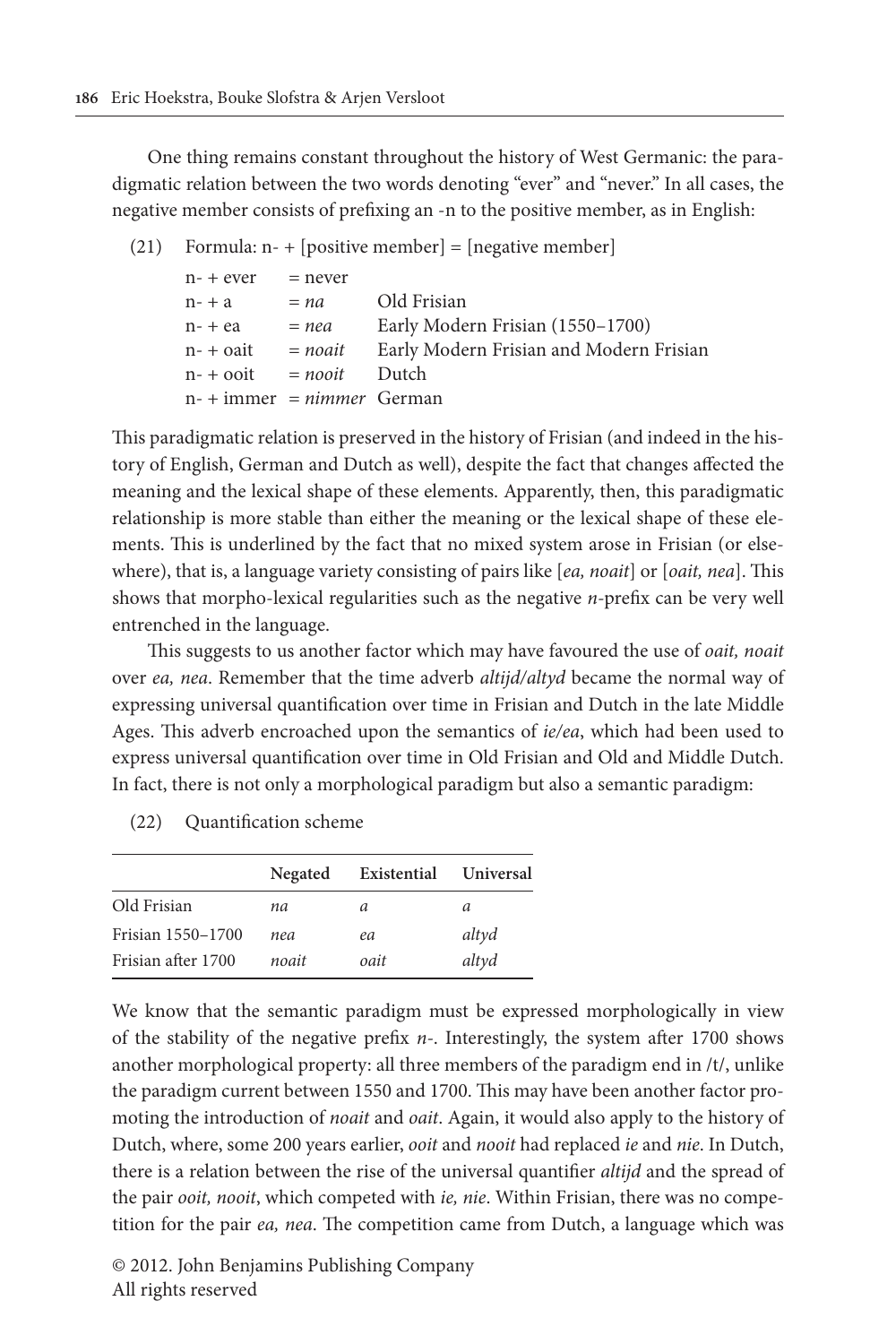mastered adequately only by that part of the population that could read and write, whereas the others merely had a passive command of it. This may explain why the development in Frisian lags behind for 200 years.

In sum, the introduction of *oait, noait* may well be motivated by a grammatical preference for the morphological expression of semantic factors:

- negation is marked by /n/
- the temporal paradigm is marked by /t/

Such preferences will be decisive when there is a choice between two competing pairs to begin with: we are not claiming that all languages will have this system. Furthermore, it seems that cross-linguistically marking of negation is more salient than marking the three members of the system of temporal quantification, seeing that English, for example, marks negation without having a marker for all three members: *ever, never, always*.

## **4. Questions and conclusions**

In this article, the changes have been charted that took place in the use of the Frisian equivalents of the quantifier meaning "ever." These changes were described by investigating in which syntactic constructions the quantifier was found. Syntactic construction, in turn, could correlate with the specific meaning of the quantifier. Some of the changes were quite dramatic, such as the wholesale replacement of native *ea* by Dutch *oait*. Other changes were more gradual such as the loss of the meaning "always" in non-negative main clauses, which gradually came to be expressed by the time adverbial *altyd* "always." On the whole, it seems that the free choice character has disappeared over time, as witnessed by the decrease of *ea* having a universal interpretation in non-negative clauses and, possibly, by its decrease in nominal relatives. Many of the changes raise further questions. Why could *oait* co-occur with negation in Early Modern Frisian but not in Modern Frisian? Likewise the behaviour of *ea* in nominal relative clauses is fascinating, but how did it arise and why did it fail to survive? The present article does not answer such questions, but it is our hope that the description presented here will be instrumental in doing so in future research.

## **References**

- <span id="page-17-0"></span>Bor, A. 1990. "The Use of the Negative Adverbs 'Ne' and 'Nawet' in Old Frisian". *Aspects of Old Frisian Philology*, ed. by R.H. Bremmer Jr, G. van der Meer & Oebele Vries, 26–41. *Amsterdamer beiträge zur älteren Germanistik*, *Bd*. 31/32 & *Estrikken* 69.
- <span id="page-17-1"></span>Breitbarth, A. 2009. "A Hybrid Approach to Jespersen's Cycle in West Germanic". *Journal of Comparative Germanic Syntax* 12.81–114.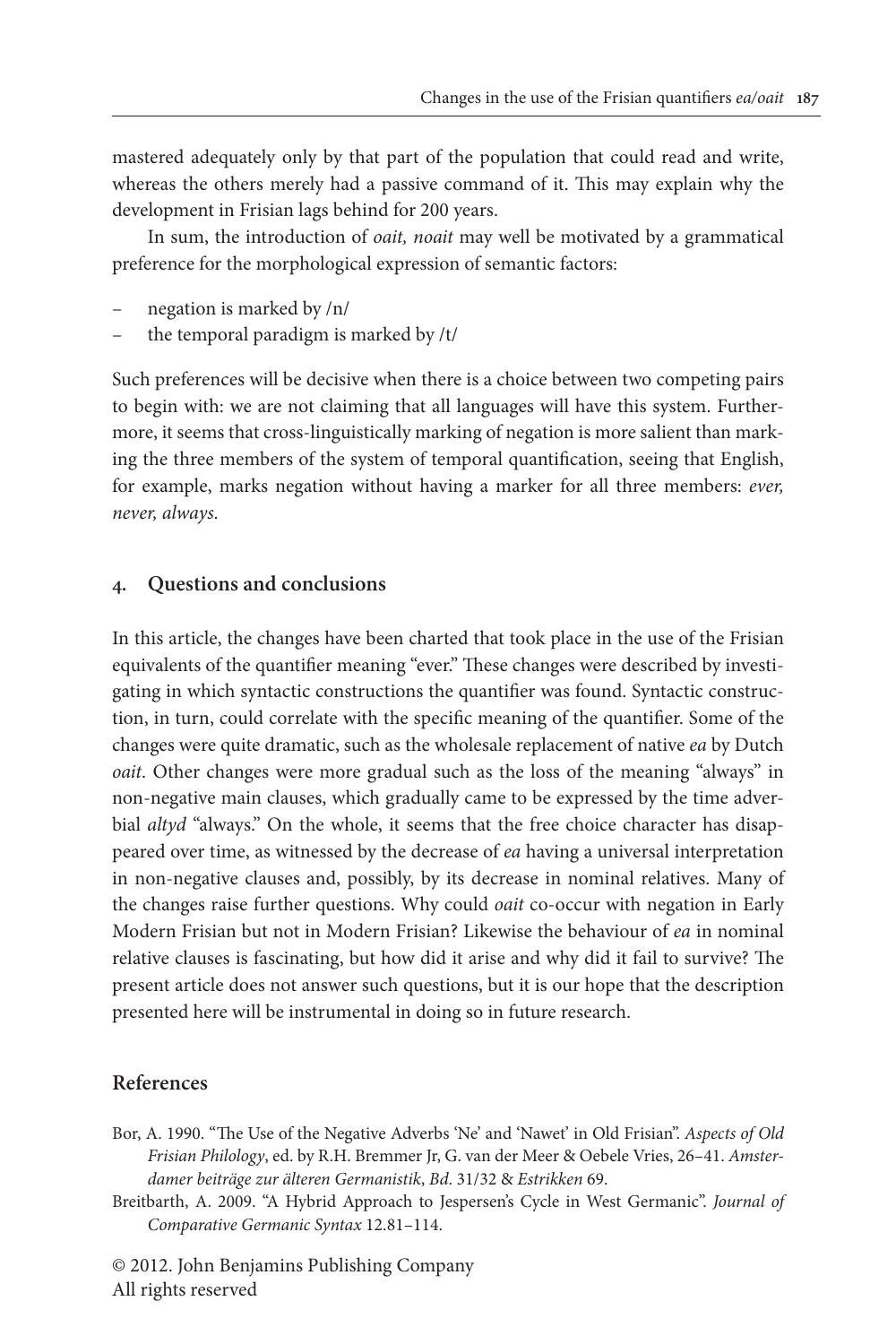- <span id="page-18-12"></span>Bremmer Jr, Rolf H. 2004. *Hir is eskriven. Lezen en schrijven in de Friese landen rond 1300*. Hilversum: Verloren. Leeuwarden: Fryske Akademy.
- <span id="page-18-11"></span>Dayal, Veneta. 1997. "Free Relatives and *Ever*: Identity and Free Choice Readings". *Proceedings of SALT VII*, ed. by A. Lawson & A. Cho, 99–116. Ithaca: CLC, Cornell University.
- <span id="page-18-6"></span>Fauconnier, Gilles. 1975. "Pragmatic Scales and Logical Structure". *Linguistic Inquiry* 6:3.353–375.

<span id="page-18-17"></span>Foolen, Ad. 1993. *De betekenis van partikels*. Ph.D. dissertation, University of Nijmegen.

- <span id="page-18-4"></span>Giannakidou, Anastasia. 2001. "The Meaning of Free Choice". *Linguistics and Philosophy* 24.659–735.
- <span id="page-18-5"></span>Giannakidou, Anastasia. 2002. "Licensing and Sensitivity in Polarity Items: from Downward Entailment to (Non)veridicality". *Chicago Linguistic Society* 38.29–53.
- <span id="page-18-3"></span>Haan, Ger de. 2001. "Why Old Frisian is really Middle Frisian". *Folia Linguistica Historica* 22.179–206.
- <span id="page-18-9"></span>Haspelmath, M. 1995. "Diachronic Sources of 'All' and 'Every'". *Quantification in Natural Languages*, ed. by E. Bach, E. Jelinek, A. Kratzer & B.H. Partee, 363–382. Dordrecht: Kluwer.
- <span id="page-18-7"></span>Hoeksema, Jack. 1983. "Negative Polarity and the Comparative". *Natural Language and Linguistic Theory* 1:3.403–434.
- <span id="page-18-13"></span>Hoeksema, Jack. 1986. "Monotonie en Superlatieven". *Proeven van taalwetenschap*, ed. by C. Hoppenbrouwers, J. Houtman, I. Schuurman & F. Zwarts, 38–49. Groningen: Nederlands Instituut, University of Groningen.
- <span id="page-18-1"></span>Hoeksema, Jack. 1998. "On the (Non)loss of Polarity Sensitivity: Dutch 'Ooit'". *Historical Linguistics 1995*, ed. by Richard M. Hogg & Linda van Bergen, vol. II, 101–114. Amsterdam: John Benjamins.
- <span id="page-18-10"></span>Hoeksema, Jack & Henny Klein. 1995. "Negative Predicates and their Arguments". *Linguistic Analysis* 25.146–180.
- <span id="page-18-15"></span>Hoekstra, E. & S. Siebinga. 2007. "Exploring the Distribution of *Aeng*, the Old Frisian Counterpart of Modern English *Any*, Modern Dutch *Enig*". *Amsterdamer Beiträge zur älteren Germanistik* 64.153–164.
- Hopper, Paul J. & Elizabeth Closs Traugott. 2006. *Grammaticalization*. Second Edition. Cambridge: Cambridge University Press.
- <span id="page-18-14"></span>Horst, Joop M. van der. 2008. *Geschiedenis van de Nederlandse syntaxis*. Leuven: Universitaire Pers Leuven.
- <span id="page-18-18"></span>Israel, Michael. 2001. "Minimizers, Maximizers and the Rhetoric of Scalar Reasoning". *Journal of Semantics* 18:4.297–331.
- <span id="page-18-16"></span>Jacobsen, Pauline. 1995. "On the Quantificational Force of English Free Relatives". *Quantification in Natural Language*, ed. by Emmond Bach, Eloise Jelinek, Angelika Kratzer & Barbara H. Partee, 451–486. Dortrecht: Kluwer.
- <span id="page-18-8"></span>Ladusaw, William. 1979. *Polarity Sensitivity as Inherent Scope Relations*. Ph.D. dissertation, University of Texas. (Indiana University Linguistic Club, 1980)
- <span id="page-18-20"></span>Lehmann, Christian. 2002. *Thoughts on Grammaticalization*. Erfurt: Seminar für Sprachwissenschaft der Universität.
- <span id="page-18-0"></span>Leuschner, Torsten. 1996. "'Ever' and Universal Quantifiers of Time: Observations from Some Germanic Languages". *Language Sciences* 18:1/2.69–84.
- <span id="page-18-2"></span>Postma, Gertjan. 1995. *Zero Semantics: A Study of the Syntactic Conception of Quantificational Meaning*. Ph.D. dissertation, University of Leiden.
- <span id="page-18-19"></span>Sjölin, Bo. 1976. "'Min Frysk': Een onderzoek naar het ontstaan van transfer en 'code-switching' in het gesproken Fries". *Bijdragen en mededelingen der dialectencommissie van de Koninklijke Nederlandse Academie van Wetenschappen te Amsterdam L (50)*. Amsterdam: Noord-Hollandsche.